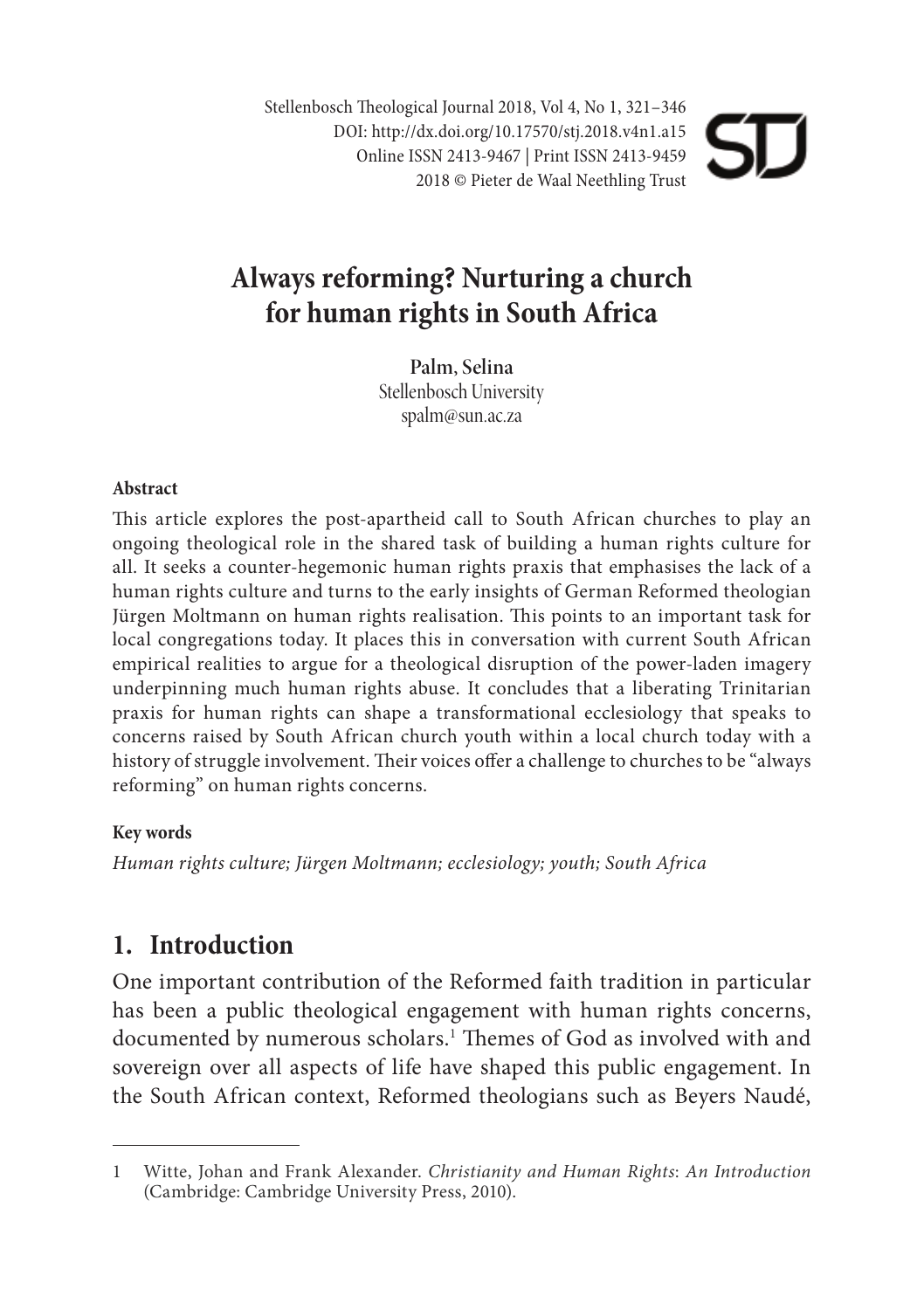Allan Boesak, John De Gruchy, Dirkie Smit and Nico Koopman have continued this public tradition of human rights engagement. In the 1970s, they explicitly used the language of human rights to decry the abuses of apartheid and to call churches to move from "pious words to action."2 The link between justification and justice in the Reformed tradition arguably shapes an ongoing theological commitment to human rights concerns. Despite this heritage however, many South African churches remain primarily absent as role players in building a human rights culture today. Reformed theologian Nicholas Wolterstorff notes an ongoing "troubled" relationship between religion and human rights around the world<sup>3</sup> while former Anglican Archbishop of Canterbury Rowan Williams suggests there is a "widening gap" between these two discourses with "patterns of crippling mistrust" prevalent between them.4

This ambivalent relationship can be traced through South Africa's Christian history<sup>5</sup> and in 2010, retired Archbishop Tutu noted that "the Christian church should hang its head in shame when it considers the gory and shameful history of the church on human rights."6 Empirical research by religious scholars points to an ongoing "haze of ambivalence" <sup>7</sup> in South African churches to human rights post-apartheid, often leading to a lack of action by churches in the task of building a human rights culture. Despite

<sup>2</sup> Allan Boesak, "The time for pious words is over: Beyers Naudé, decision, conscience and courage in the struggle for justice," in Mary-Anne Plaatjies-van Huffel and Robert Vosloo (*eds*.), *Reformed Churches in South Africa and the struggle for justice*: *Remembering 1960*–*1990* (Stellenbosch: Sun Press, 2013), pp. 213–225.

<sup>3</sup> Nicholas Wolterstorff, "The Troubled Relationship between Christians and Human Rights", in Mark. R. Gornik and Greg Thompson (eds.), in *Hearing the Call*. *Liturgy*, *Justice*, *Church and World* (Grand Rapids: Eerdmans, 2011), pp. 148–155.

<sup>4</sup> Rowan Williams, "Reconnecting Human Rights and Religious Faith," in *Faith in the Public Square*, (London: Bloomsberg Publishing, 2012), pp. 160–175.

<sup>5</sup> Selina Palm, "Reimagining the Human? The role of the churches in building a liberatory human rights culture in South Africa today". Unpublished PhD Dissertation 2016. University of Kwa-Zulu Natal. [Online]. Available: http://researchspace.ukzn.ac.za/ handle/10413/13037

<sup>6</sup> Desmond Tutu, "To be human is to be free," in John Witte and Frank Alexander (eds.), *Christianity and Human Rights*: *An Introduction* (Cambridge: Cambridge University Press, 2010), pp. 1–6.

<sup>7</sup> Johannes van der Ven, Jaco Dreyer and Hennie Pieterse, *Is there a God of Human Rights*: *the complex relationship between Human Rights and Religion*: *A South African Case* (Leiden: Brill Publishing, 2004).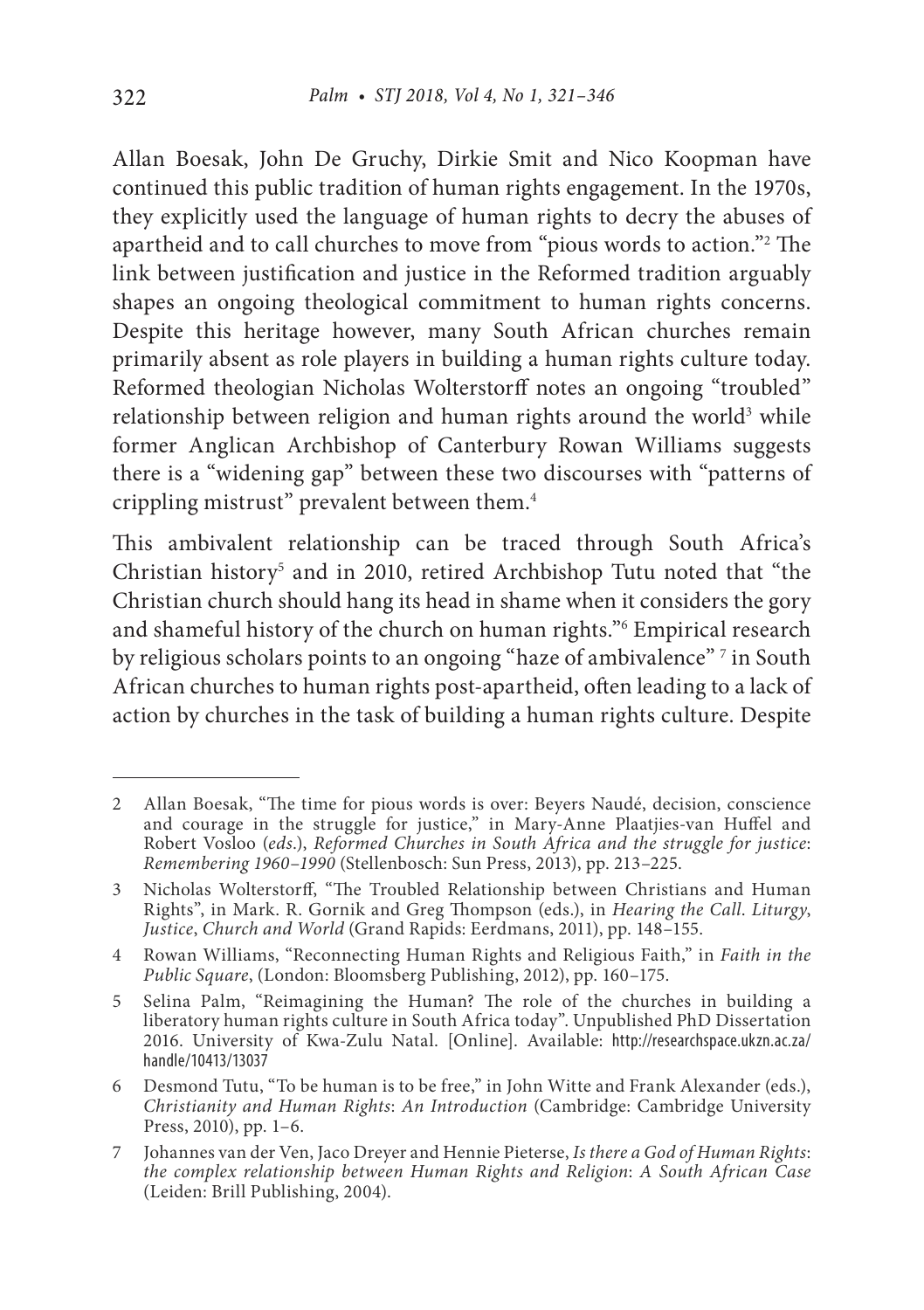calls for the involvement of all stakeholders by South African legal scholars,<sup>8</sup> as well as by theologians at the start of the post-apartheid dispensation for church engagement around human rights implementation,<sup>9</sup> churches often remain absent despite being trusted institutions that engage over 80% of the population in South Africa.<sup>10</sup> Human rights leader, Larry Cox, points to religion as the "missing link" in much human rights work today.<sup>11</sup>

This paper suggests that the Reformation challenge to be "always reforming" calls local congregations to a living engagement with a praxis of human rights today to mobilise youth and avoid a mere fossilised commemoration of past struggles. It draws on the theological call to churches around human rights by theologian Jürgen Moltmann in the 1970s as part of the World Alliance of Reformed Churches discussions, formative for South Africa's struggle years.

Churches today may need to reclaim an embodied commitment to what Portuguese scholar Boaventura de Sousa Santos terms a "counter-hegemonic human rights approach"<sup>12</sup> that takes sides with the powerless as a core aspect of Christian identity and mission. This is a cruciform approach to human rights to avoid their co-optation to serve existing powers. It draws on empirical research with post-apartheid South African youth<sup>13</sup> that calls for a "transformational ecclesiology" to shape a church for human rights. It also includes current youth voices from one Reformed congregation that bring fresh voices of challenge to churches to re-find their prophetic voices

<sup>8</sup> Sandra Liebenberg. *Human Development and Human Rights*: *South African Country Study*. (Oxford University Press, 2000). Laurie Ackermann. *Human Dignity*: *Lodestar for Equality in South Africa*. (Cape Town: Juta Law, 2012).

<sup>9</sup> Charles Villa-Vicencio. *A Theology of Reconstruction*, *Nation Building and Human Rights*. (Cape Town: Cambridge University Press, 1992), p. 45.

<sup>10</sup> Steven Rule and Benjamin Mncwango. "*Christianity in South Africa*: *Theory and Practice*", in B. Roberts, M. Kivilu and Y. Davies (eds.), in *South African Social Attitudes*: *2*nd *report*. *Reflections on the Age of Hope* (Cape Town: HSRC Press, 2010), pp. 185–198.

<sup>11</sup> Larry Cox, "Human rights must get religion". 14th April 2014. [Online]. Available: https:// www.opendemocracy.net/openglobalrights/larry-cox/human-rights-must-get-religion.

<sup>12</sup> Boaventura de Sousa Santos, *If God were a Human Rights Activist*. (Stanford: Stanford University Press, 2015), 1–2.

<sup>13</sup> Johannes van der Ven, Jaco Dreyer and Hennie Pieterse. "Is there a Church for Human Rights?" *Journal of Empirical Theology* 14, no. 2 (2003): 20–52.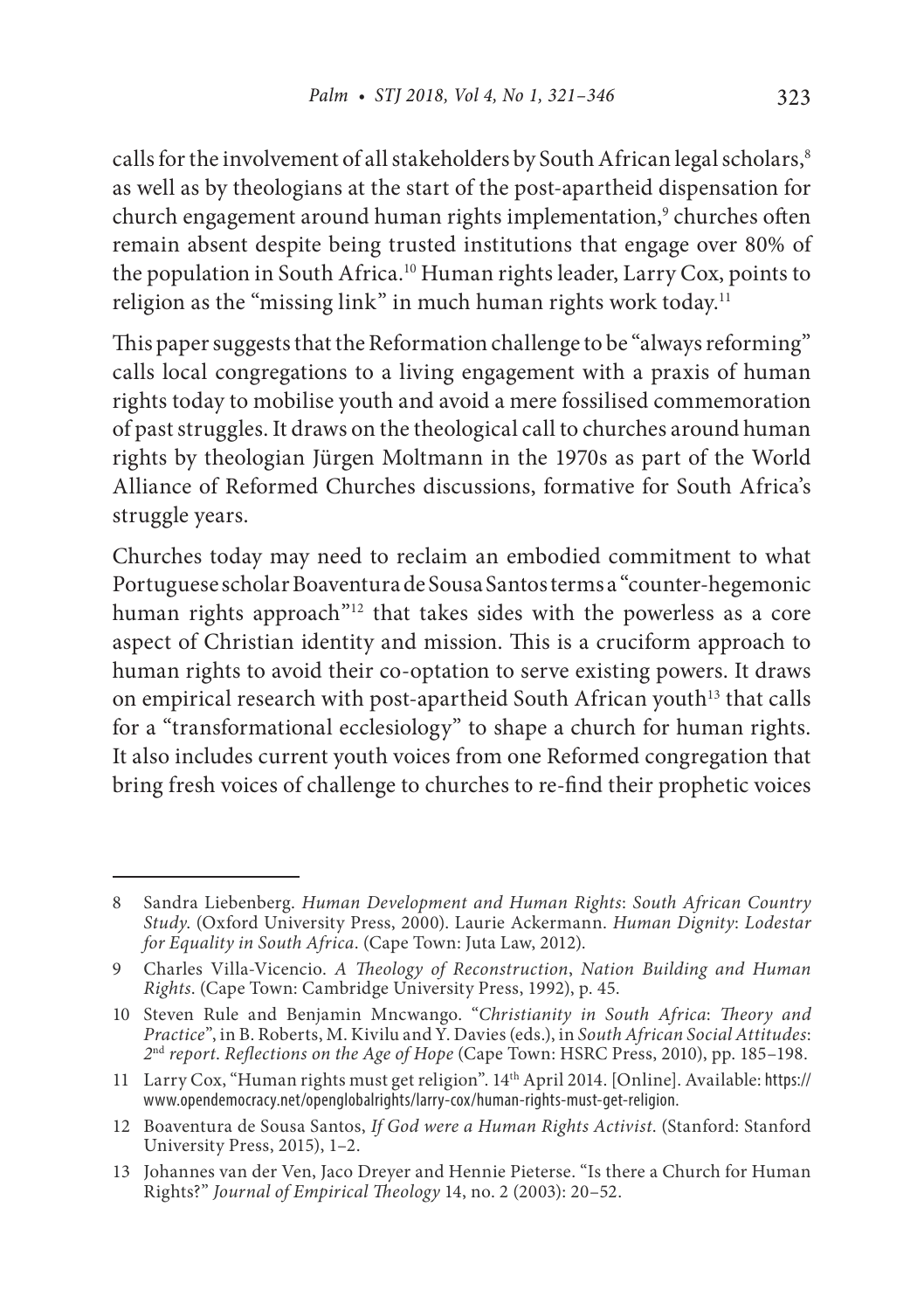and join what Ethne Regan terms the "struggle for the implementation of human rights ... as signs of our times that cry for justice."<sup>14</sup>

### **2. Human rights in South Africa**

In 2016 South Africa celebrated 20 years of its Constitutional Bill of Rights, renowned as one of the most progressive in the world today with an emphasis on judicially enforceable socio-economic rights and the possibility of horizontal application. And yet, despite this milestone, practical realisation of rights remains elusive for many and racialized forms of poverty and inequality remain entrenched. The gap between paper promises and social practices is manifested in the lived realities of the poor despite a strong top-down legal and policy framework for human rights. Abuses of power, sexual violence, and lack of basic services, police brutality and journalistic clamp down are on the rise with 2012 deemed by Human Rights Watch to be South Africa's most concerning year since apartheid.15

Despite strong laws, paper policies and political rhetoric in South Africa today, realities for many remain deeply challenging with entrenched systemic inequalities. One in three children born here today is food insecure, nearly 9 million will face child abuse and a rising culture of economic elitism leaves up to 40% of youth unlikely to ever hold a job.<sup>16</sup> What do the so-called rights to food, bodily integrity and work really mean in the light of these lived realities which must be the starting point for all critical reflection?

De Sousa Santos suggests that human rights discourse needs to rediscover its counter-hegemonic protest roots if it is to avoid a "complicit promiscuity" between the abstract proclamation of rights for all and passive resignation in the face of its practical violations as merely a hegemonic grammar of depoliticised social change.<sup>17</sup>

<sup>14</sup> Ethne Regan, *Theology and the Boundary Discourse of Human Rights*. (Washington DC: Georgetown University Press, 2010), p. 96.

<sup>15</sup> Human Rights Watch Report 2014. *South Africa Country Summary*. Available at: https:// www.hrw.org/world-report/2014/country-chapters/south-africa.

<sup>16</sup> Amnesty International. 2012. "South Africa: Key Human Rights Concerns in South Africa," *Amnesty International*'*s Submission to the UN Periodic Review*. May-Jun 2012.

<sup>17</sup> Santos, *If God were a human rights activist*, *pp*. 1–2, 77.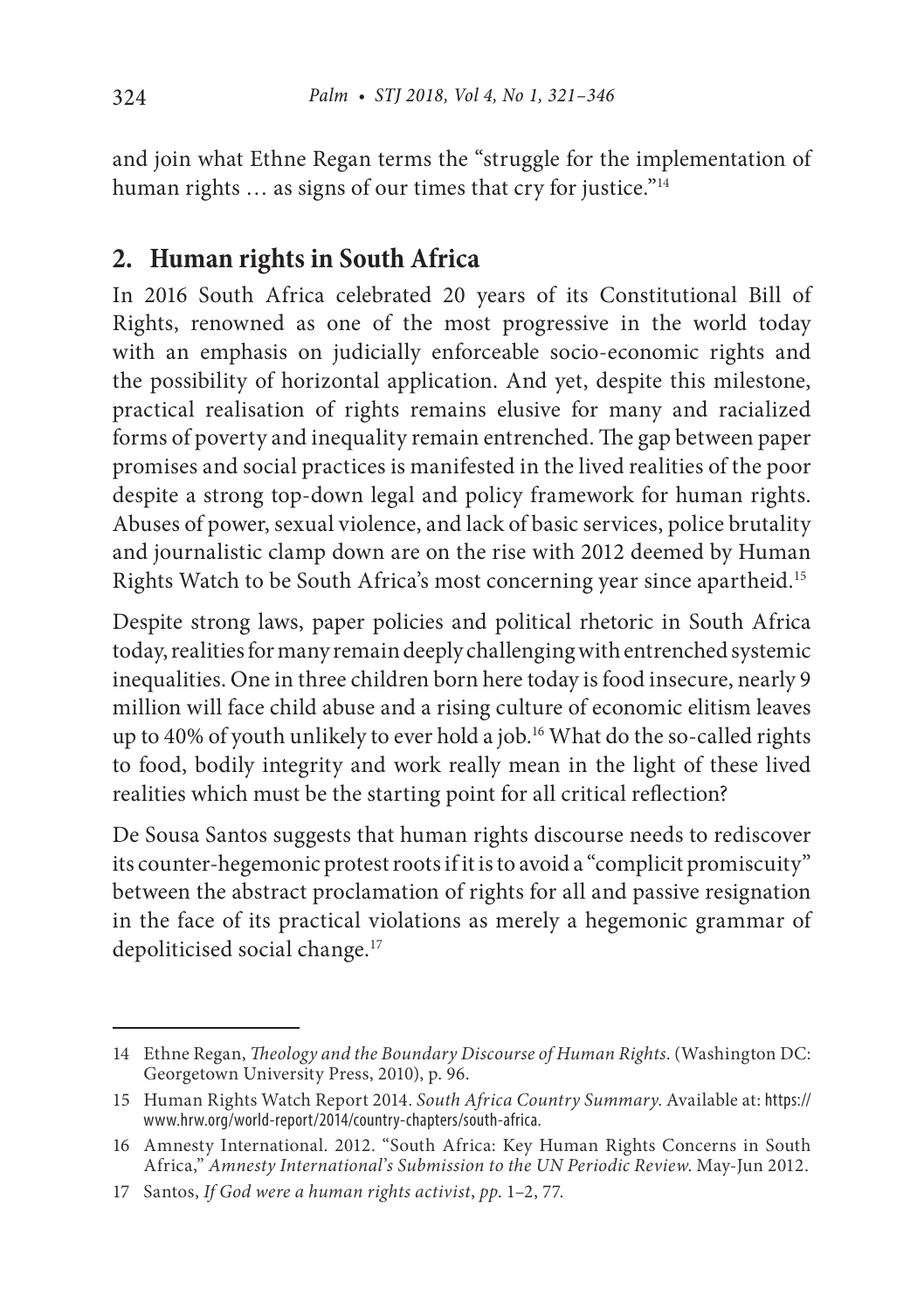South African scholars have noted a need to go "beyond the law" <sup>18</sup> to also nurture a human rights culture from below as a shared interdisciplinary task if human rights are to regain their "transformative radicality" today.<sup>19</sup> Bill of Rights drafter Asmal, noted that "in a country such as South Africa, the development of a culture of human rights is a revolutionary concept."20

Nevertheless, head of the South African Human Rights Commission, Kayum Ahmed noted in 2012 that "ordinary people do not believe that a culture of human rights has been created here because they see these wonderful rights articulated in our Constitution but at the same time their lived realities do not speak to these rights."21 This gap between rights rhetoric and reality resonates painfully in the light of decades of struggle for rights. A human rights culture from below is still needed if paper policies are to become embodied in schools, hospitals, prisons, workplaces, homes and police forces. Empirical research in 2004 suggests that the attitudes and social norms of ordinary citizens sit at the heart of building a human rights culture and that these remain deeply shaped by religious institutions and theologies in South Africa today.22

#### **3. Theologies for human rights?**

Australian Baptist theologian Thorwald Lorenzen<sup>23</sup> insists that because Christian theology is by its nature public theology, how Christians discern their response to human rights is critical. This contributes towards what South African theologian Christina Landman terms an "embodied public theology"24 where human rights are concerned with the bodilessness of

<sup>18</sup> Frans Viljoen, (ed). *Beyond the Law*: *Multidisciplinary Perspectives on Human Rights* (Pretoria: Pretoria University Law Press, 2012), 3–16. Saul Dubow. *The South African Struggle for Human Rights* (Cape Town: Jacana Press. 2012), p. 125.

<sup>19</sup> Kayum Ahmed, *Interview by the International Justice Resource Centre*, 12th October 2012. [Online]. Available: http://vimeo.com/51933658 [Accessed: 5 June 2017].

<sup>20</sup> Kadar Asmal, "Democracy & Human Rights: Developing a South African Human Rights Culture," *New England Law Review* 278 (1992): 1–25.

<sup>21</sup> Ahmed, *Interview*.

<sup>22</sup> Van der Ven et al, *Is there a God of Human Rights*, *p*. 576.

<sup>23</sup> Thorwald Lorenzen. "Freedom from Fear, Human Rights and Christian Faith," *Pacifica 19* (2006): 193–212.

<sup>24</sup> Christina Landman, "Women Embodying Public Theology" in *Christians in Public*: *Aims*, *Methodologies and Issues in Public Theology*, ed. Len Hansen (Stellenbosch: Sun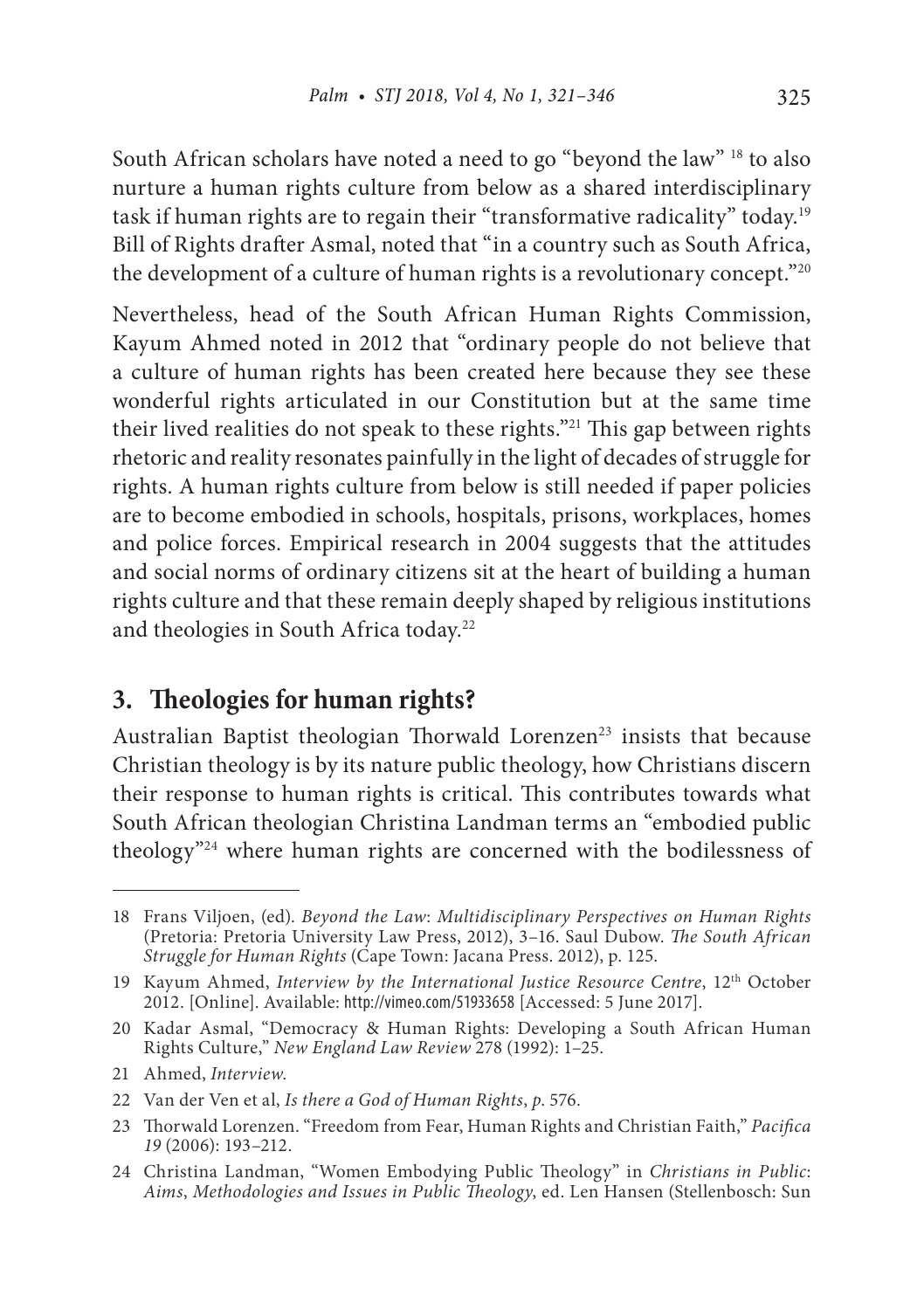existence and the fragility of bodies. She insists that if religious institutions are to embody human dignity they must begin from the bodily experience of those affected, first giving voice to the voiceless in public spaces and only then "enfleshed" in liturgy, practices and legislation. Human rights sociologist Brian Turner reinforces this interconnection where he notes citizenship discourse requires rights language to grapple fully with issues of dignity and vulnerability, grounding a social ontology of human embodiment that shapes an ethics of hospitality.25

Can South African churches help reconnect human rights to new forms of people's theology and citizens' rights so they do not become a legal veneer accessed only by the privileged few? South African realities endorse de Sousa Santos's cry to reconstruct human rights as an emancipatory counter-hegemonic script by drawing on progressive political theologies critical of religious endorsement for existing socio-political patterns.<sup>26</sup> This offers resources towards developing a decolonised "place-based politics of human rights."27

This paper will argue that Moltmann's call for theological human rights engagement includes a subversive reimagining of how divine power is understood. This remains relevant in South Africa if a holistic human rights ethos is to be embodied as an imperative with which churches keep faith today, moving from words to action.

Linda Hogan urges religious traditions to reclaim human rights as ethical assertions, an emerging consensus and an emancipatory politics $28$  and points to a need for radical hope in relation to human rights realisation. She asks faith scholars to focus attention not primarily back to the past in a concern with the foundations of human rights discourse but forwards

- 26 Santos, *If God were*, pp. 45–62.
- 27 Santos, *If God were*, p. 77.

Press. 2007), pp. 201–208.

<sup>25</sup> Brian Turner, *Vulnerability and Human Rights*. (Philadelphia: Pennsylvania University Press, 2006).

<sup>28</sup> Linda Hogan, *Keeping Faith with Human Rights* (Washington DC: Georgetown University Press, 2015).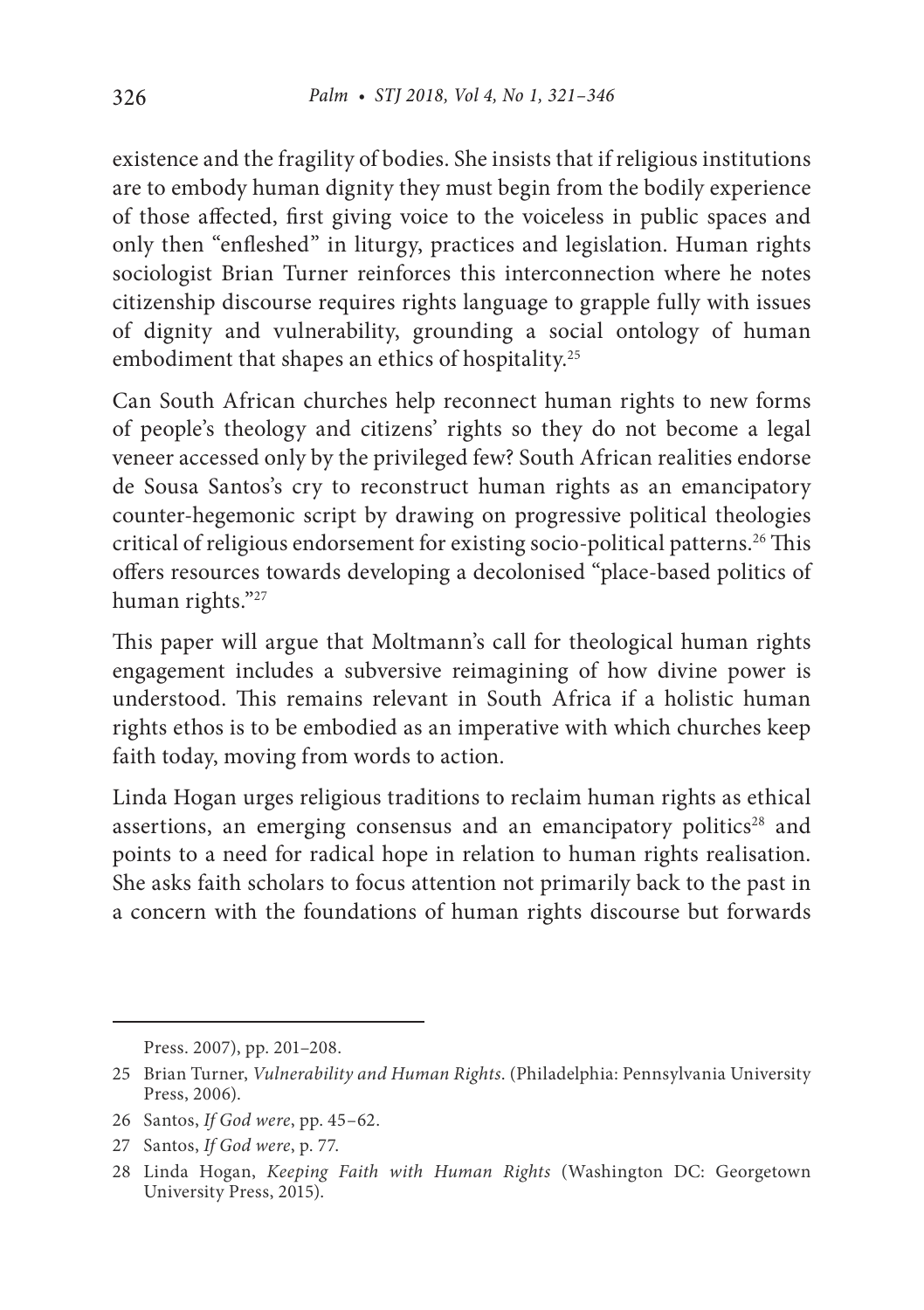towards its future as a task to be accomplished, in need of moral imagination to embed its claims in the hearts and minds of ordinary church goers.<sup>29</sup>

#### **4. A human rights call to the post-apartheid South African church**

Charles Villa-Vicencio has charted the influential role of religious voices in the historical South African human rights struggle<sup>30</sup> but also notes that many churches failed to go beyond words into action. Many South African Christians, shaped by centuries of narrow evangelical piety, decried the human rights project as 'of the Devil.'31 It was in fact only minority prophetic voices that embodied their faith in relation to concrete human rights practice. In the 1990s, he called for the ongoing engagement of churches in the public sphere in relation to human rights implementation. He made a call to build a liberating and healing culture of human rights as a "revolutionary task" in the new South Africa as an important part of the church's "liberating obligation to society" – a prophetic responsibility in the light of historicised oppression to nurture a praxis for human rights grounded in human personhood. His concern was that if South Africans were not theologically equipped to see human rights as at the centre of human co-existence, rights might become mere decoration or even misused tools that could conceal harsh realities of abuse and exploitation.<sup>32</sup>

Villa-Vicencio was aware of the historical co-optation of much theology to serve power and insisted that the church must remain in solidarity with those who suffer. He stressed that "exploited people should form the norm and not the exception to a human rights agenda."33 Theology should connect Christians to their traditions to motivate action for human rights as an ethical imperative. However, he argued that in South Africa,

<sup>29</sup> Hogan, *Keeping Faith*, p. 208.

<sup>30</sup> Charles Villa-Vicencio. *A Theology of Reconstruction*, *Nation Building and Human Rights*. (Cape Town: Cambridge University Press, 1992), p. 45.

<sup>31</sup> Charles Villa-Vicencio. 2005. "God, the Devil & Human Rights: The South African Perspective" in B. Bucar and E. Barnett (eds.), *Does Human Rights need God*? (Grand Rapids, Michigan: William B Eerdmans), pp. 225–242.

<sup>32</sup> Charles Villa-Vicencio, "Christianity and Human Rights". *Journal of Law and Religion* 14, no. 2 (1999), p. 104.

<sup>33</sup> Villa-Vicencio, *Theology of Reconstruction*, p. 16.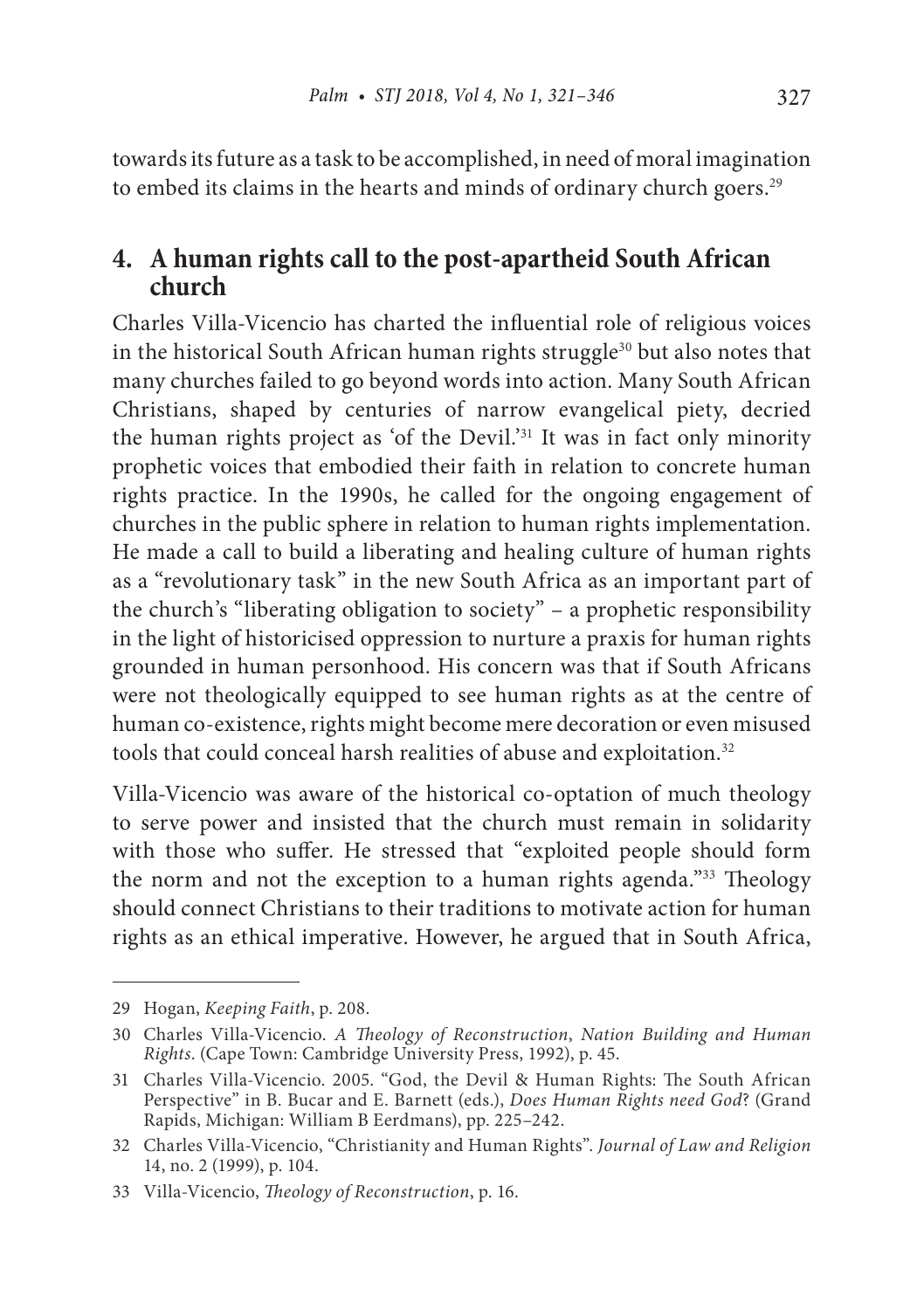few churches had made human rights an integrated part of their liturgy, preaching and practice.

In the early 21<sup>st</sup> century, empirical religious scholars within the Reformed tradition, Van der Ven, Pieterse and Dreyer further interrogated the notion of "a church for human rights" within South Africa by engaging with the voices and religious ideas of 1,453 Grade 11 Christian learners in different schools in Gauteng.<sup>34</sup> Like Villa-Vicencio, they also pointed soberly to the chequered human rights history of most churches both within their own walls and in wider society to suggest that churches need theological critique from the inside if they are to play an influential role in building a human rights culture. They noted a tri-partite ecclesial landscape on human rights historically in South Africa; theologies that supported apartheid, those that verbally condemned it but became a "paper church", and the confessing or kairos ecclesiastical pressure movements that called for uncompromising solidarity with human right claims and the abolition of apartheid structures as an abuse of human rights.<sup>35</sup> They called Christianity to help invigorate and inspire a human rights culture, or lose its relevance.

However, their research showed that despite overall positive correlations between the idea of God and human rights, key forms of religious praxis in churches such as Bible reading, religious transfer from parents and religious conviction had a predominantly negative effect on human rights attitudes for youth.36 This suggests that church theologies may need transformation if ecclesial attitudes are to be an asset and not a liability in the task of building a human rights culture. In the light of what they see as a broken relationship between much Christianity and human rights, they sketch five contours of a transformational ecclesiology in relation to the ongoing role of the churches in building a human rights culture;

"the main features of a transformational ecclesiology … such a church is challenging rather than comforting, strives for interpenetration rather than isolation, pursues professional competence rather than normative competence, is decentralised

<sup>34</sup> Van der Ven et al, "Church for Human Rights," pp. 20–52.

<sup>35</sup> Van der Ven et al, "Church for Human Rights," pp. 27–28.

<sup>36</sup> Van der Ven et al, Church for Human Rights," p. 83.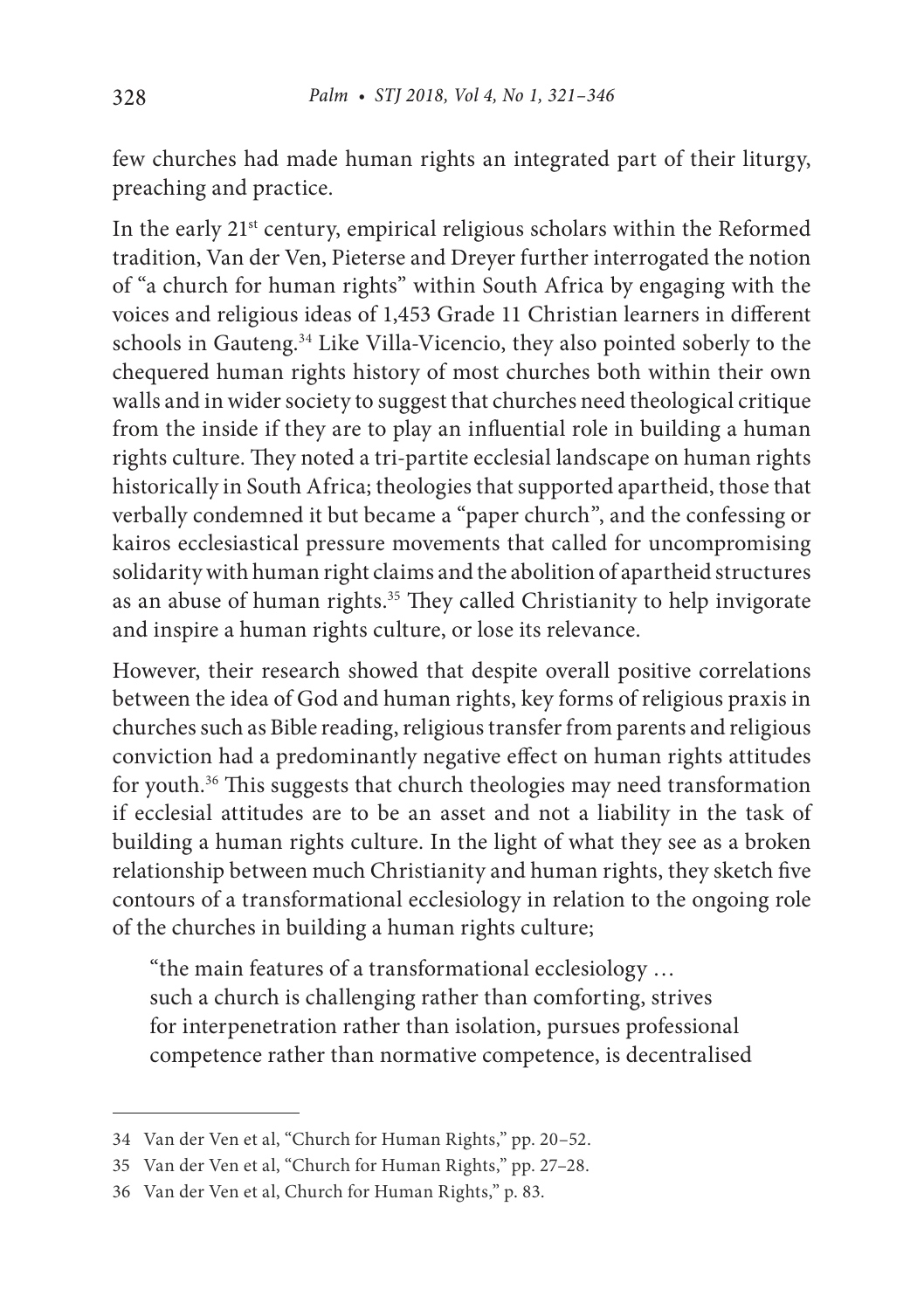rather than centralised, and cultivates cultural/social openness rather than exclusiveness<sup>37</sup>

They conclude that South African high school students' ecclesiastical orientations contribute significantly to their human rights attitudes suggesting that a transformational church would have a marked influence. They argue that churches need to establish better rapport with their younger members if they are to nurture a transformational ecclesiology for church renewal.

South African Reformed theologian, Nico Koopman is one scholar who has engaged with human rights post-apartheid, arguing that a faithful public theology has a "liberational agenda that aims to transform the world" in the light of the specific continued gap in South Africa between rhetoric and reality on human rights.38 Drawing on Moltmann's influence, Koopman also applies a Trinitarian lens to human rights grounded in a dignifying theological anthropology to call churches into action.<sup>39</sup> His specific concern in South Africa is with the embodiment of a human rights culture forming, "people who practice what they preach, whose proclaimed and practiced moralities are integrated, people who give content to the human rights that they in theory adhere to … a place where rights are fulfilled, not infringed, violated or overridden."40 He points out that in the new South Africa millions still experience ongoing violations of their dignity.41 Koopman's Trinitarian lens on human rights calls for a shift from theological imperialism to hospitality.<sup>42</sup> His anthropology of vulnerability and dependence nurtures a solidarity Christology that refuses to associate the *imago dei* only with perfect humans. Koopman's debt to Moltmann is most clear in his "re-describing God's power in terms of this vulnerability"

<sup>37</sup> Van der Ven et al, "Church for Human Rights," p. 40.

<sup>38</sup> Nico Koopman, "Some Theological and Anthropological Perspectives on Human Dignity and Human Rights" *Scriptura* 95 (2007): 177–188.

<sup>39</sup> Koopman, "Theological Perspectives". p. 177.

<sup>40</sup> Nico Koopman, "Trinitarian Anthropology, Ubuntu and Human Rights" in Karin Sporre and Russell Botman (eds.), *Building a human rights culture*: *Swedish* & *South African perspective*, eds. (Falun: Hogskolan Dalarna, 2003), p. 202.

<sup>41</sup> Koopman, "Theological Perspectives," p. 180.

<sup>42</sup> Koopman. "Theology and the building of civilizing democracy in South Africa," *NGTT* 553&4 (2014): 625–639.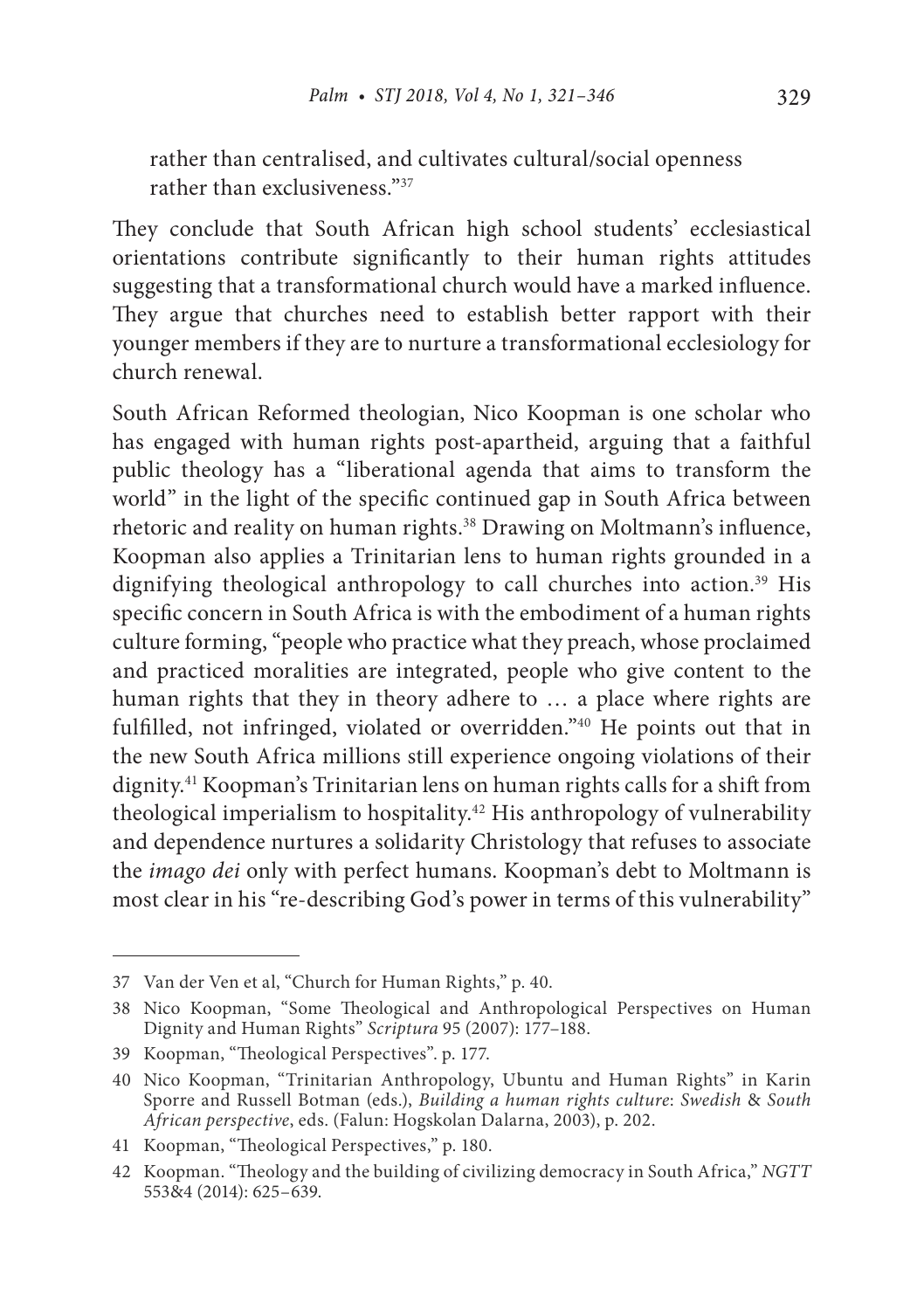where human rights offer a "habitat" for the dignity of all, especially the most vulnerable, to flourish as an ubuntu ethic and can challenge distorted power relations.43

Where Christians identify with the most vulnerable in the world as a "church under the cross", this gives them their deepest motivation for building a human rights culture. For him, to the extent that South African churches are not eagerly engaged in the struggle for human rights, they are at odds with their core mission.<sup>44</sup> However, despite his important contributions, Koopman may remain unduly optimistic about South African churches and their current commitment to holistic human rights claims. He suggests (with Smit) that "churches enthusiastically support the Bill of Rights and eagerly monitor real or potential human rights violations".45 In reality, church-related organisations such as Freedom of Religion South Africa<sup>46</sup> who claim to represent 12 million evangelical Christians, have mounted recent challenges against human rights such as gender equality, child protection and sexuality rights<sup>47</sup> suggesting an ambivalent connection between South African churches and human rights. His focus on powerladen roles such as priests, prophets and kings may unwittingly reinforce problematic notions of civilisation and sovereignty with which these roles are invested and leave certain power hierarchies unchallenged. These androcentric hierarchies can perpetuate humans as passive beneficiaries, supplicants and servants of a divine slave-owner Lord who generates fear and demands unquestioned obedience from 'his' subjects.

It is in search of a counter-hegemonic human rights theology that this paper circles back further in history, where, haunted by the human right abuses of his German historical context and inspired by liberational theologies, Jürgen Moltmann seeks to radically reshape hierarchical God language for structural change around human rights. He may offer spiritual capital

<sup>43</sup> Nico Koopman and Dirk Smit, "Public witness in the economic sphere? On human dignity as a theological perspective" in L. Hansen (ed,), *Christians in Public*: *Aims*, *Methodologies and Issues in Public Theology*, (Stellenbosch: Sun Press, 2007), p. 185.

<sup>44</sup> Koopman, "Trinitarian Anthropology," p. 206.

<sup>45</sup> Koopman and Smit, "Public witness in the economic sphere?", p. 227.

<sup>46</sup> See www.forsa.co.za for various submissions from members that contest human rights.

<sup>47</sup> Selina Palm, "Church outrage against smacking aids violence against South Africa's children," *The Conversation* (14 Jan 2018).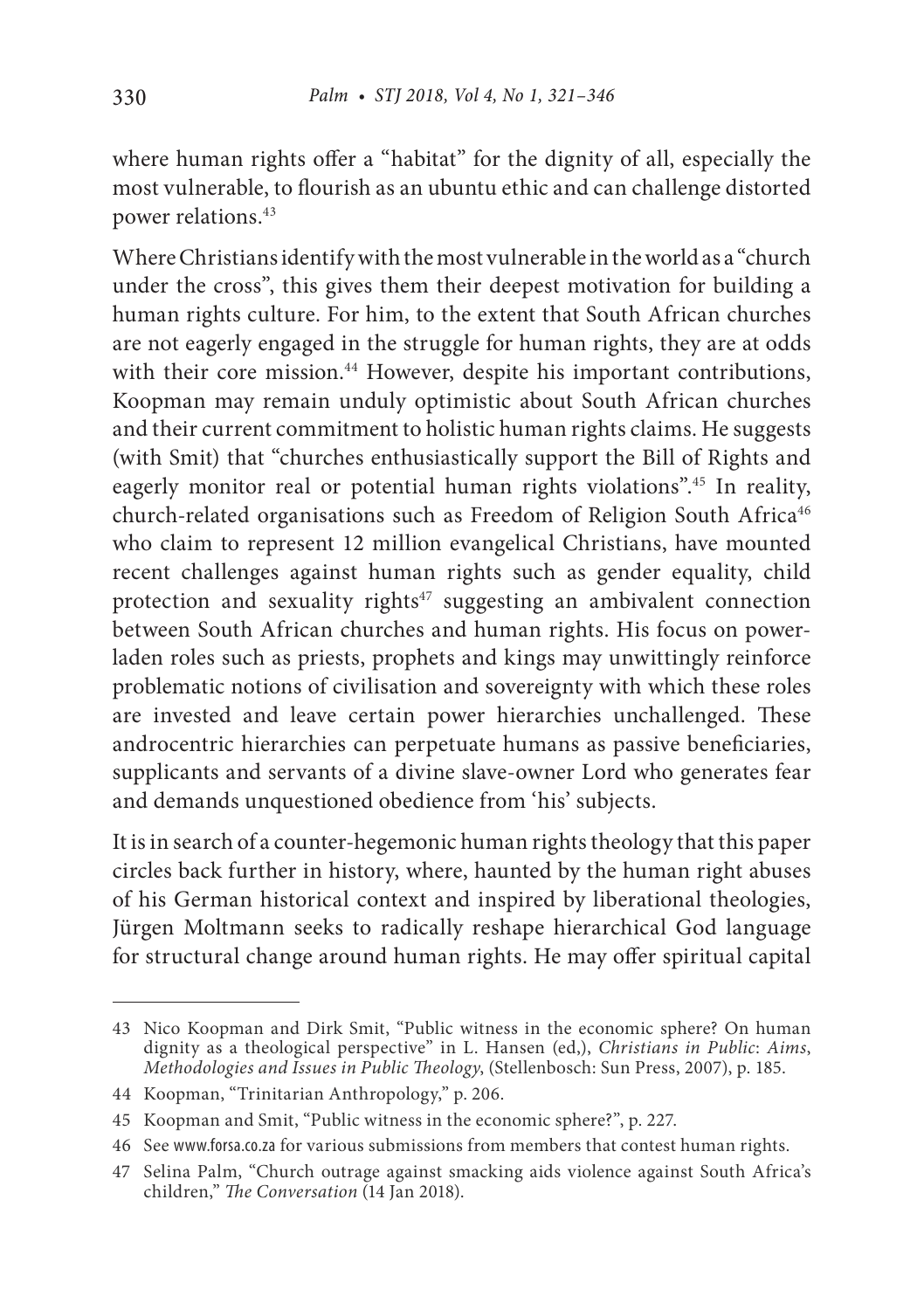for South African Reformed churches who still face questions of how to do theology after apartheid, in the light of current oppressions. His words call for constructive local theological engagement in the practical task of building a human rights culture and challenges Reformed theologians need to deconstruct the power-laden categories of their tradition including how God's sovereignty is understood. They also need to grapple with ongoing church complicity in human rights abuses.

## **5. Jürgen Moltmann: A Trinitarian praxis for human rights**

According to his biographer, Richard Bauckham, Moltmann's influential early theological contributions to Christian engagement with human rights are at the heart of his theological approach as a concrete outworking of his political theology for churches' relationship to society.<sup>48</sup> His insistence that human rights engagement must always start from contexts of concrete historical suffering offers an incarnational starting point from below. His concerns emerge from his own German post-war context in the light of theological complicity by most churches in the face of systemic abuse. He offers a radical de/re-construction of God images with concrete implications for socio-political praxis by churches. This situates rights within the relational container of a public, liberating and imaginative theological anthropology<sup>49</sup> and a Trinitarian approach to rights grounded in inclusive human dignity and shared vulnerability.

Scottish theologian George Newlands notes that Moltmann offered a unique early starting point for theological engagement with human rights, different from all the other denominational approaches of his day.50 He was aware that in the late 1960s many church congregations saw practical human rights engagement as alien to their core task and in his work for the World Alliance of Reformed Churches over the 1970s, he critically explored "the theological relevance of human rights declarations for

<sup>48</sup> R. Bauckham, "Jürgen Moltmann" in D. Ford and R. Myers (eds.), *The Modern Theologians* (3rd ed, Oxford: Blackwell Publishing, 2005, 1995), p. 157.

<sup>49</sup> Ton Van Proojen, *Limping but Blessed*: *Jürgen Moltmann*'*s search for a Liberating Anthropology* (Amsterdam/New York: Rodophi Press, 2004), p. 173.

<sup>50</sup> George Newlands, "Human Rights, Divine Transcendence" in W. Storrer and A. Morton (eds.), *Public Theology for the Twenty first century*: *Essays in honour of Duncan Forrester* (London: T&T Clark, 2004), p. 129.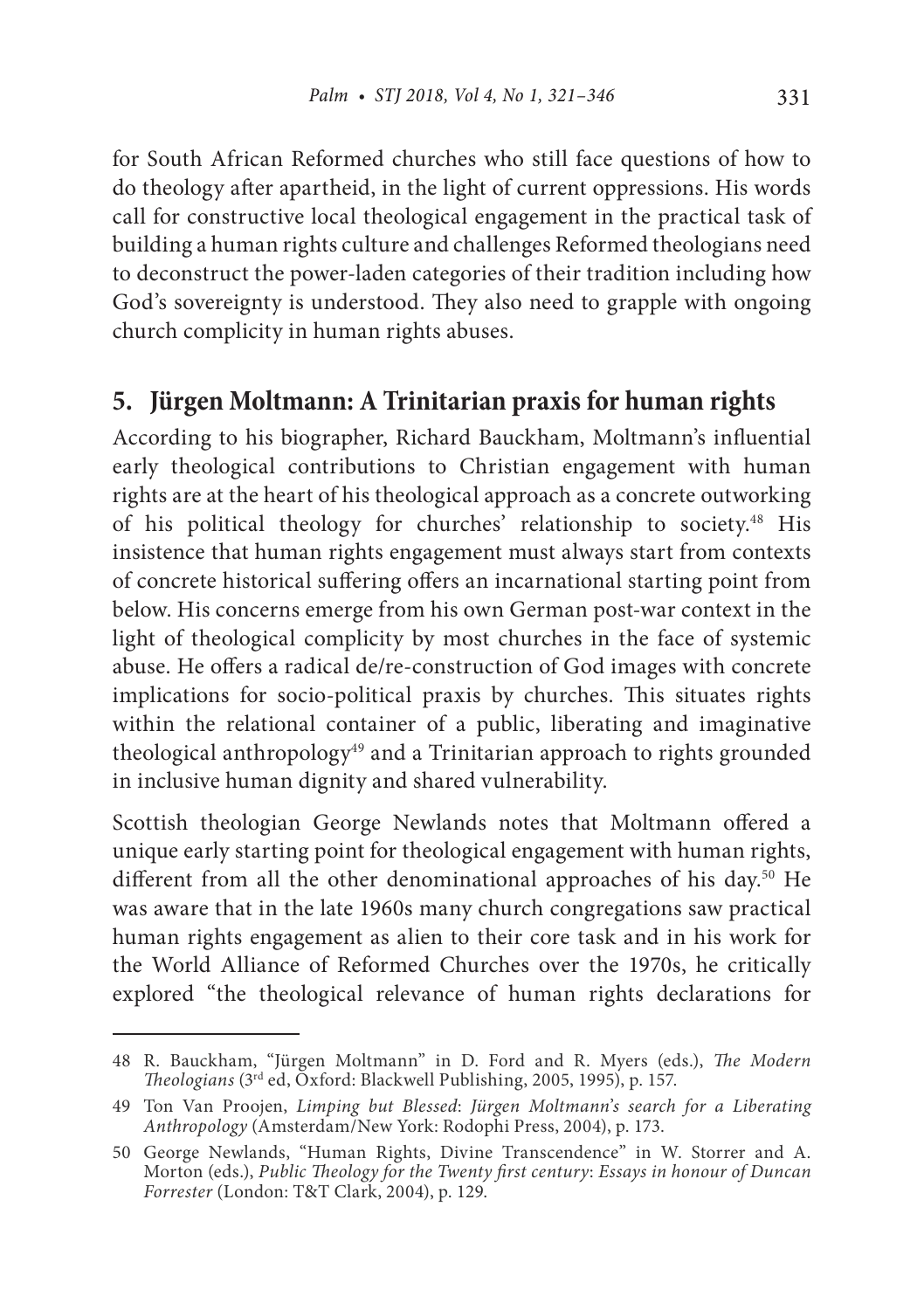Christian practice and the relevance of the socio-political existence of the church for human rights realisation."51 Rather than establishing Christian foundations, his interest was to mobilise churches to embody human rights practice as a "revolutionary task," drawing both on his Reformed tradition and on theologies of liberation.<sup>52</sup> He was concerned that without a focused intention to overcome existing concrete inequalities, rights declarations could end up "idealistic manifestos without revolutionary significance and even hiding injustice"<sup>53</sup> and insisted on situating human rights within wider struggles for liberation. As an alternative to the prevalent "natural rights" theological model that began from above with a universal ideal of humanity, he offered contours for a Trinitarian praxis for human rights from below.

This begins with an Christological location in a crucified God who takes sides to demand a starting point in the historical particular where the pain is. His social Trinitarian model then emerges as a relational model of being human, grounding human rights commitments in the experience of the praxis of liberation from inhumanity"<sup>54</sup> where justification by God has social implications for justice to others. Only from this cruciform starting point from below does he then move to the radically democratising intent of the *imago dei* as a subversive story told within history by slaves to challenge the kings who "lorded" it over others in the monarchical name of a Father God:

"The God of Jesus Christ is not the god of rulers and slaveholders … but is the God of the humiliated, abandoned battered Jesus, crucified by the Roman occupational forces in the name of the Roman Empire and Roman gods."55

<sup>51</sup> Jürgen Moltmann, "The Original Paper: The Theological Basis of Human Rights and of the Liberation of Human Beings" in Allan Miller (ed.), *A Christian Declaration on Human Rights*. *Theological studies of the World Alliance of Reformed Churches* (Grand Rapids: William B Eerdmans, 1977), p. 26.

<sup>52</sup> Moltmann, *The Original Paper*, p. 32.

<sup>53</sup> Van Proojen, *Limping but Blessed*, p. 173.

<sup>54</sup> Jürgen Moltmann, *On Human Dignity*; *Political Theology and Ethics*. (London: SCM Press, 1984), p. 15.

<sup>55</sup> Jürgen Moltmann, "God with the Human Face" in Jürgen Moltmann and Elizabeth Moltmann-Wendel (*eds*.), *Humanity in God* (SCM Press, 1983), p. 58.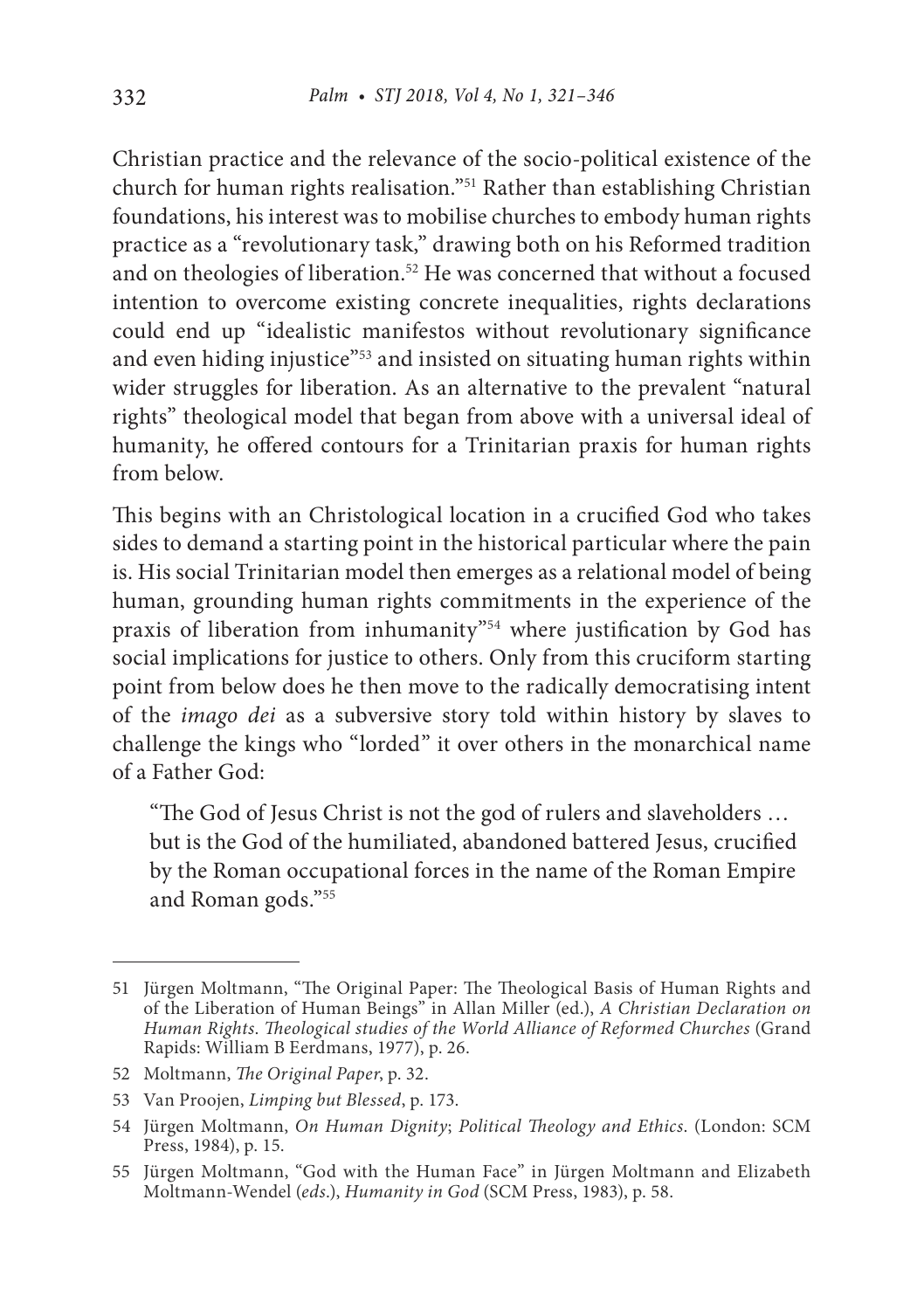He then ties this to the original DNA of the Judeo-Christian story of the creational imperative to locate true human freedom in non-dominating relationships of power-with rather than in top down forms of power-over.<sup>56</sup> Finally, his eschatological orientation of radical hope then pulls churches forwards into an active anticipatory participation in the building of this future, not as a negation of God's providence but as an affirmation where divine and human freedom coexist. This three-fold, Trinitarian approach to human rights is praxis-oriented and requires a subversive relocation of the divine presence into suffering spaces, not as a power-over humans but as a groundswell of prophetic energy in solidarity with, within and among the "least" and most powerless. As a result, Christians are to re-imagine and participate in bringing into existence a future of social relationships of equal value where the "king-dom" of God is not a monarchy where God dominates, but a community of open friendship with the least.

Moltmann's exodus church exists "particularly for those robbed of human rights and freedoms" and must take sides within history. This hope-inaction inspires a pneumatological ecclesiology<sup>57</sup> which embodies mutual belonging as a community of equals, calling humans into an active participatory praxis of "anticipating" rather than a passive waiting.<sup>58</sup> This is related to human rights by the church's messianic task, "in the power of the Spirit" to work for their realisation as a reflection of a world that is coming to be where social life in Christ is reconstituted to reframe questions of class, culture, time and gender.59 Hope for Moltmann takes seriously the dynamic possibilities with which all reality is laden and within which Christian identity is lived as a way of existence. The cross first exposes contradictions in our world, and then the Spirit re-embeds humans into their relational responsibilities.<sup>60</sup>

<sup>56</sup> Jürgen Moltmann, "The Liberation of Oppressors," *Journal of Theology for Southern Africa* 26 (1979): 24–37.

<sup>57</sup> Kȁrkkȁinen Veli-Matti, *Pneumatology*. *The Holy Spirit in ecumenical contextual and international perspective* (Grand Rapids: Baker Academic. 2002), p. 110.

<sup>58</sup> Palm, *Reimagining the Human*, p. 198.

<sup>59</sup> Scott Paeth, *Exodus Church and Civil Society*: *Public Theology and Social Theory in the work of Jürgen Moltmann* (Farnham: Ashgate Press. 2008), p. 170.

<sup>60</sup> Van Proojen, *Limping but Blessed*, p. 105.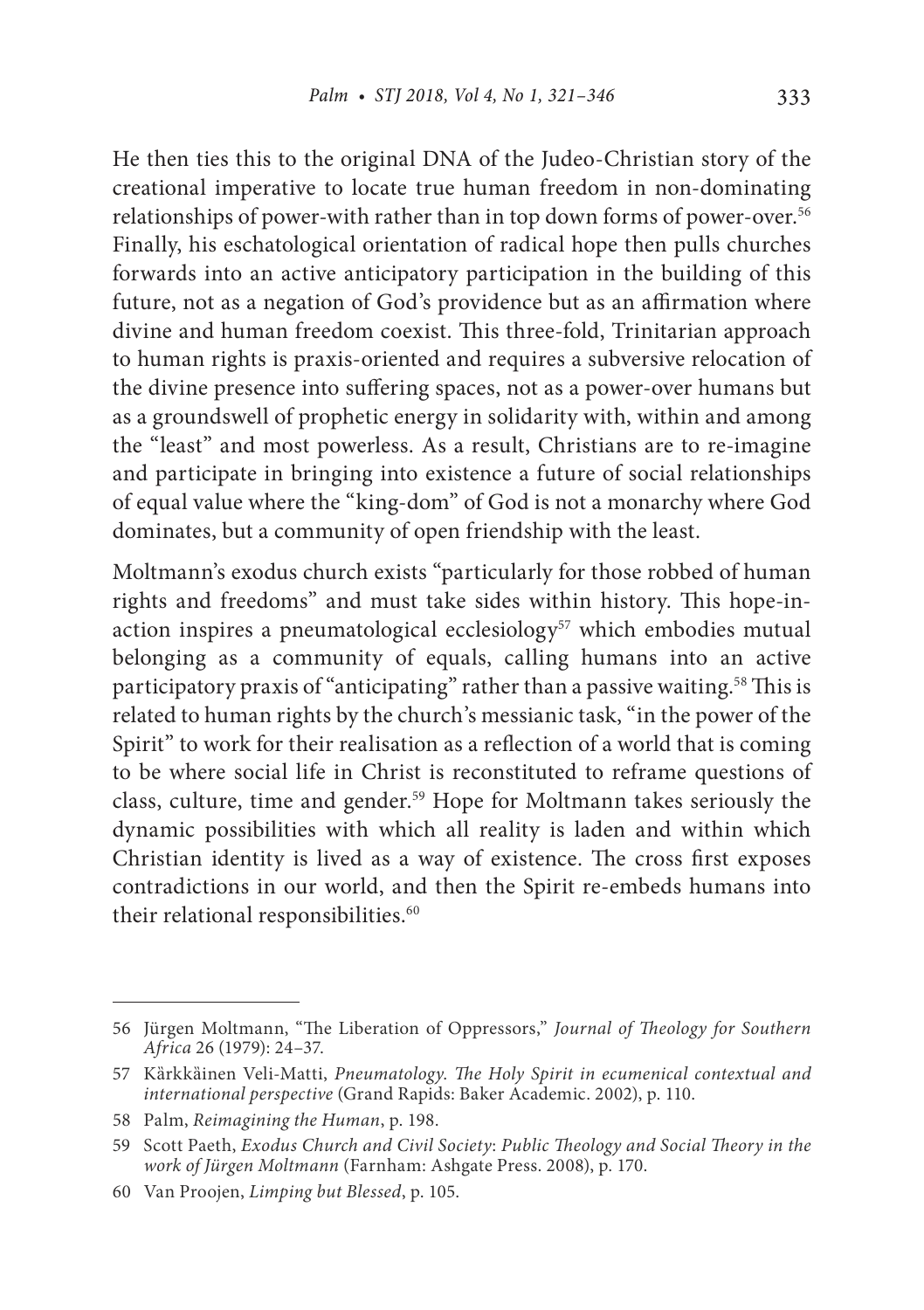Moltmann's messianic ethics challenges all utopias of the status quo for the sake of concrete utopias of justice which open up a future where all conditions that destroy human dignity can be negated. But he notes that these future visions remain provisional and require self-critique or human dignity can itself become determined by the strong and exclude the weak. For him, only a messianic order with the suffering of God at its heart can nurture human dignity for all.<sup>61</sup> His Trinitarian theology connects the groaning Spirit to the crucified God and situates the church in this liminal space.62 Eschatological anticipation nurtures historical resistance to enable liberation to enter a world shaped by intersectional oppressions. This concrete reimagining of sin takes note of the historical positionalities of sinners and the sinned against.<sup>63</sup>

According to Van Proojen, Moltmann embeds human rights in the singular concept of human dignity, rejecting an idealistic essentialised anthropology to start instead in the midst of the horrors of history where human beings are still "on the way."64 This self is socially situated, understanding freedom not as power-over others but as "becoming together."65 In this relational anthropology, oppressors need liberation as well<sup>66</sup> shifting from the Godlanguage of lordship and servanthood to that of open friendship. Instead of God's sovereignty decentring all human claims to rule, hierarchical power is challenged by relocating God from the apex of the domination pyramid to the bottom, the peripheral places in society and history. This cruciform language for human rights offers a way of (re)imagining the human that troubles our distorted ways of relating to each other and calls the church to embody radically relational alternatives;

"No-one is too great, no one is too small. No one has to look up to anyone…or look down on anyone, Great or small, man or woman,

<sup>61</sup> Moltmann, *On Human Dignity*, p. xiv.

<sup>62</sup> Chris Green, "The Crucified God and the Groaning Spirit: Towards a Pentecostal Theology of the Cross in conversation with Jürgen Moltmann," *Journal of Pentecostal Theology* 19 (2010): 127–142.

<sup>63</sup> Moltmann, *On Human Dignity*, p. 103.

<sup>64</sup> Van Proojen, *Limping but Blessed*.

<sup>65</sup> Moltmann and Moltmann-Wendell. "Becoming human in new community" in *Humanity in God* (London: SCM Press. 1983), pp. 109–126.

<sup>66</sup> Moltmann, "Liberation of Oppressors," pp. 24–37.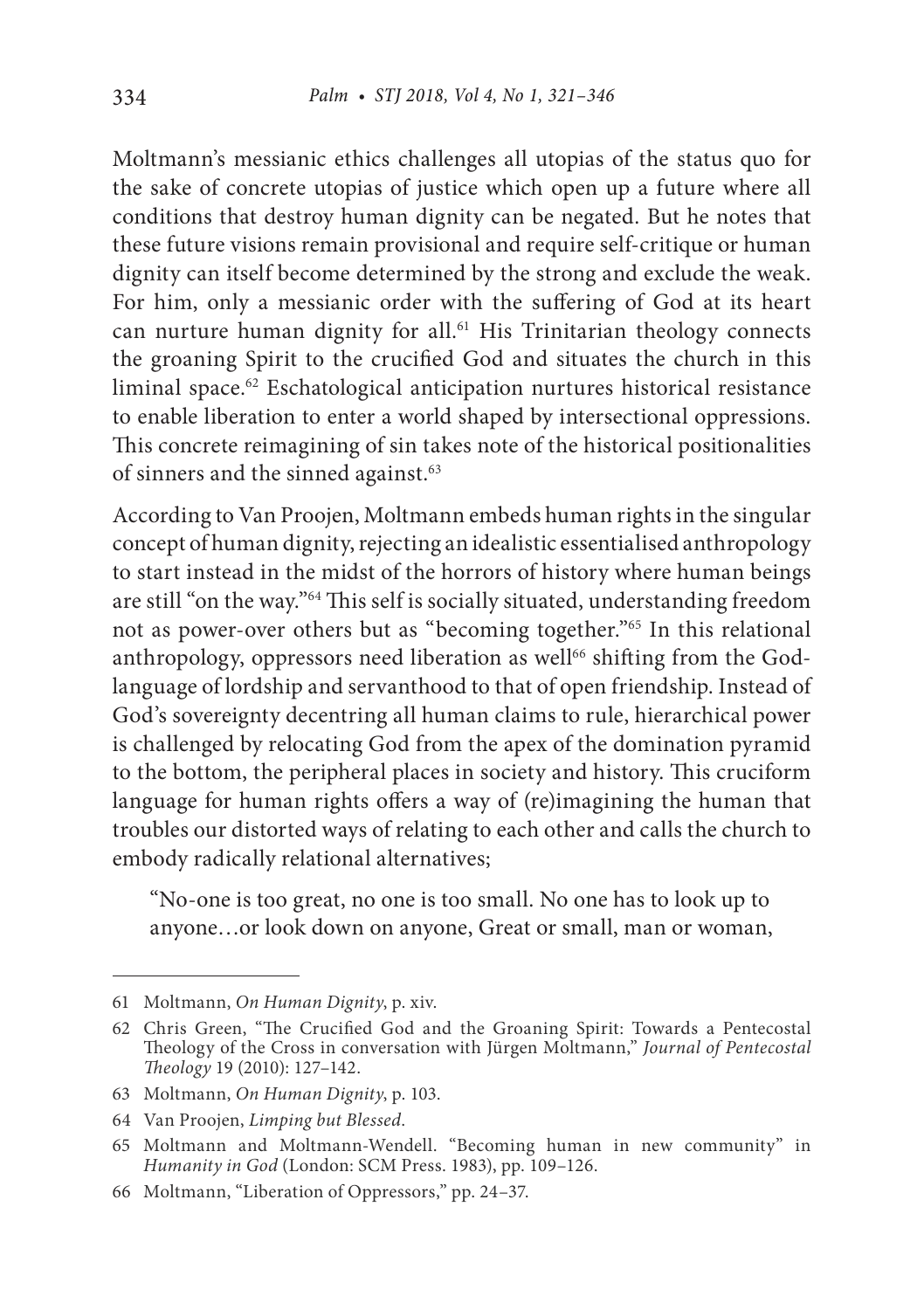black or white, handicapped or non-handicapped, where God is known, the differences disappear and the democracy of the Holy Spirit begins"<sup>67</sup>

Moltmann's subversive Trinitarian praxis for human rights offers a theological critique of all images of dominating power that fuel multiple human oppressions. He challenges all churches, and not just those in the 'Reformed' tradition, to relinquish their monarchical, monotheistic, patriarchal God images. These can lead humans to "image" God in ways that reiterate power, mastery, and success and repress vulnerability, suffering and failure in order to legitimate myriad imperial abuses of human power.<sup>68</sup> Instead his pneumatological ecclesiology destabilises unjust structures to model a relational ecclesiology of friendship and cooperative action not passive obedience and servanthood.69 It positions churches in front of society pulling it forwards and transforming traditions, not behind it in the past, resisting change.70 It insists that they must challenge all forms of dignity based on the exclusion of others, promote a holistic view of rights and reject its misuse to serve only some, see rights violation as a distortion of the *imago dei* and sharpen our responsibility to realise the rights of suffering neighbours. Christians operate as a "church for human rights" at multiple levels of wider society. For Moltmann, these are acts of political worship where "Christianity is not only externally and accidentally concerned with human rights but internally, essentially and with the whole of its existence. $^{971}$ 

Newlands suggests that Moltmann's reinterpretation of Christ as the "instantiation" of a vulnerable God leads to seeing human rights activism

<sup>67</sup> Jürgen Moltmann, *The Power of the Powerless*: *The Word of Liberation for Today* (London: SCM Press, 1983), p. 46.

<sup>68</sup> Moltmann, *Becoming Human*, pp. 94–95.

<sup>69</sup> Joy McDougall, "The Return of Trinitarian Praxis: Moltmann on the Trinity and Christian life," *The Journal of Religion* 83(2) (2003): 177–203.

<sup>70</sup> Jürgen Moltmann, "A Definitive Study Paper: A Christian Declaration on Human Rights" in Allan Miller (ed.), *A Christian Declaration on Human Rights*. *Theological Studies of the World Alliance of Reformed Churches* (Grand Rapids: W. B. Eerdmans, 1977), pp. 129–143.

<sup>71</sup> Moltmann, "The Definitive Study Paper", p. 140.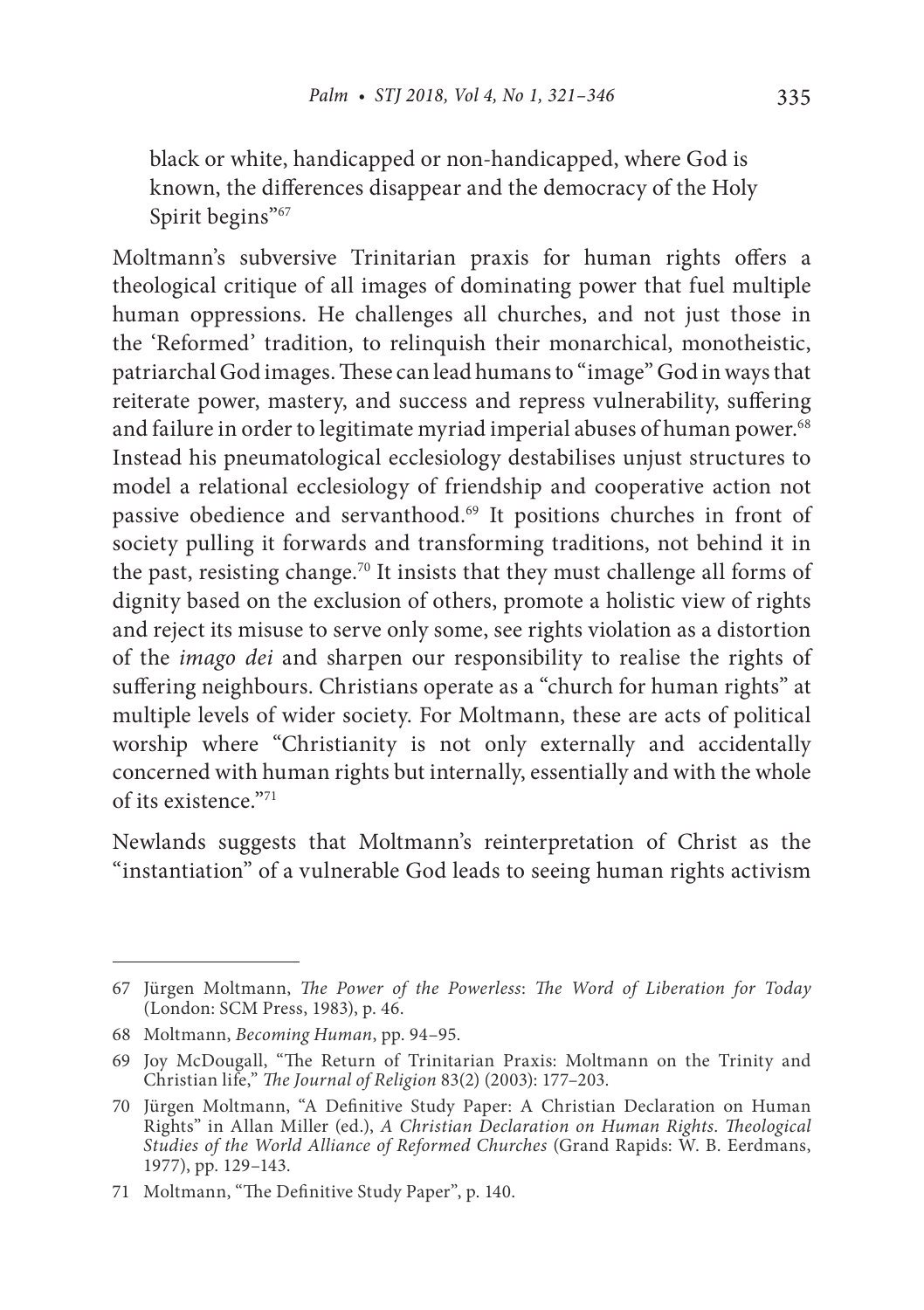as a key part of Christian discipleship that many still remain blind to.72 His human rights approach, situated within an ethic of liberation, offers two additional "legs" to form a Trinitarian stool, with a location (from below) and orientation (from ahead) grounded in a Christological boundarybreaking narrative of social connection which empowers congregations to "fight against all social structures which degrade human worth."73 It is this approach which will be followed back into South Africa.

### **6. A transformational ecclesiology – nurturing a church for human rights**

The pneumatological ecclesiology for human rights that guides Moltmann's vision resonates with post-apartheid calls for a transformational ecclesiology emerging from the human rights research in South Africa by Van der Ven et al and their call to engage church youth on this issue.<sup>74</sup> To embody this, I conclude with a few selected youth voices from one local Reformed congregation, raised as part of research on youth spiritualities for social justice.<sup>75</sup>

Rondebosch United Church (RUC)'s ethos<sup>76</sup> has been guided for many years by a vision of "Enlarging Circles of Dignity", pointing to the importance of a grassroots theology that takes concrete contexts seriously. It draws on the principles of roundtable worship and a God of dialogue. According to its current minister Robert Steiner, this vision brings together the theological dimensions of life with the socio-political dimensions, connecting spirituality and social justice. Circles of dignity modelled around the roundtable in worship are intended to extend out into everyday

<sup>72</sup> George Newlands, *Christ and Human Rights*: *The Transformative Engagement* (Minneapolis: Ashgate, 2006), p. 12.

<sup>73</sup> Paeth, *Exodus Church*, p. 15.

<sup>74</sup> Van der Ven et al, "Church for Human Rights"

<sup>75</sup> All quotations are from interviews with church youth aged 18–24 for a research project at Rondebosch United Church undertaken by Palm at the Unit for Religion and Development Research, Stellenbosch University where ethical clearance was obtained (SU-HSD-004323). Pseudonyms are used for confidentiality. They point towards similar themes as earlier research.

<sup>76</sup> Rondebosch United Church emerges from a Congregational tradition and then merged with the Presbyterian Church in recent decades. See www.rondeboschunitedchurch.org.za.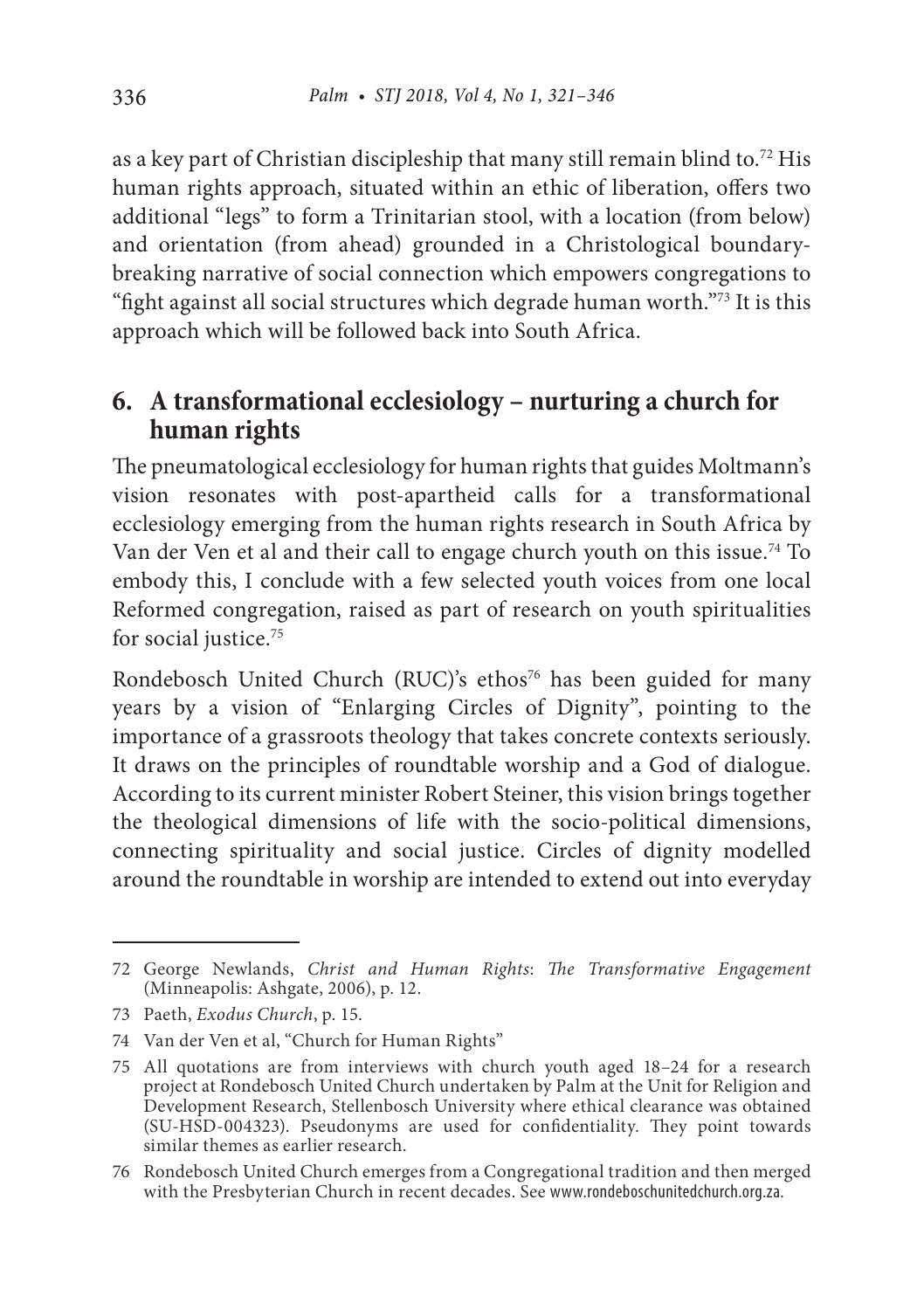lives and ministries, both communal and individual. These circles are ones of inclusivity, solidarity, prophetic protest of injustice and compassion. Services seek to rehearse and enact these in ways that have ripple effects into communities with a particular concern for the rights of the weakest in society, those left out, marginalised or exploited".<sup>77</sup> Members are encouraged to challenge all status quos that perpetuate injustices, drawing on their roots as an anti-apartheid struggle church. According to one youth member; "I feel like a large part of RUC's theology is based on that social justice model – like its stance against apartheid was based on a theology of social injustice and that also shapes its openness in its attitudes to the LGBTQ community"78

RUC seeks to embody a "transformational ecclesiology" for human rights praxis shaped by the contours noted earlier and engaging its youth around spiritualities for social justice. Youth interviewed note that they are proud of RUC's social justice ethos, but that it reflects a significantly different approach to many current human rights concerns than other churches they have encountered. They point to the importance of a moving away from pious rules to a faith that shapes how to live as better human beings together, in a relational anthropology;

"I felt very proud of RUCs ethos – its different values and ways of thinking …This hit home once when a friend said 'you aren't a real Christian' – she did not see our church as real Christianity with the right rules… RUC goes to the heart of the matter differently by asking how do we live as better human beings not as policed human beings."79

Themes of judgement, labelling and hypocrisy were noted by youth interviewed critically as common in many other Christian churches and a disincentive for their engagement. They note that they often see exclusive theologies internalised by their Christian peers, shaping their attitudes to others on issues of gender and sexuality rights in particular. In contrast, what draws them to RUC is a strong sense of inclusion and acceptance,

<sup>77</sup> Robert Steiner, (RUC minister) personal communication to the author, March 2017.

<sup>78</sup> Dan, aged 19, coloured male youth.

<sup>79</sup> Angela, white female youth, aged 18. March 2017.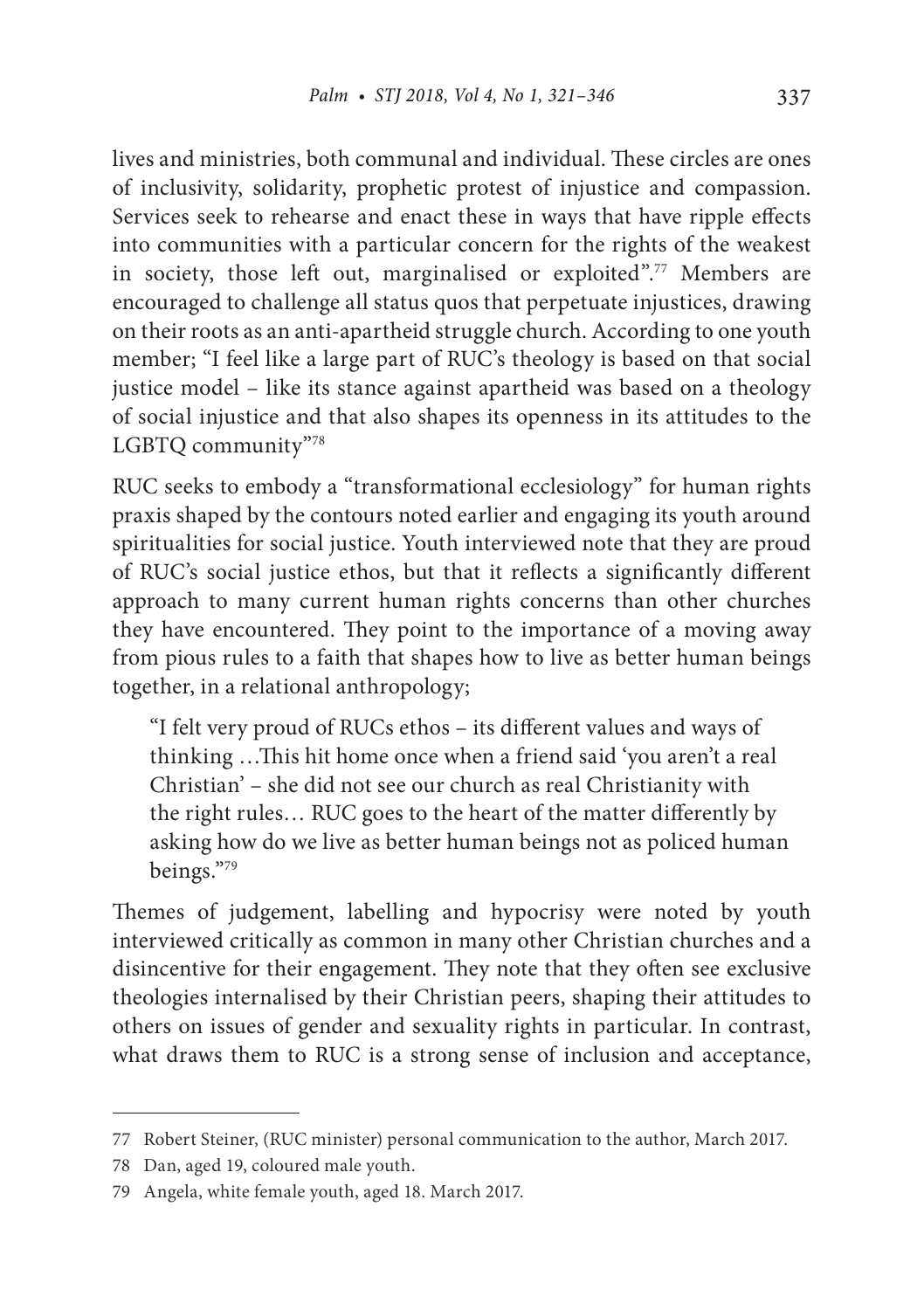and a lack of judgement and labelling, which they see as modelled in the services in preaching, songs and liturgies and also in the diverse makeup of the congregation itself, including minority sexualities, former and current prisoners, atheists and homeless people. RUC's theology seeks to challenge not reinforce all hierarchical social judgements of "better than" equipping youth to be critical of theologies which perpetuate racism, sexism, homophobia or disability prejudice.

"What I like about RUC is that we are not judged it does not matter where you come from, or who you are, gender, sexuality, at the end of the day we are all God's creation and children … You are still accepted. It does not matter if you have a criminal record that is what I have noticed about RUC and it's grown on me. We are all humans and we make mistakes. I know at other churches you will get judged for those mistakes … You will be outcast or labelled. Labels are a huge problem for me, coming from Burundi with its history of labelling black people and being violent against them ..."80

A strong resistance to "labels" as leading to judgement, exclusion, hatred then even conflict was articulated by youth as part of how social identity formation works in their own experience. There was a recognition that babies are not 'born racist' but with a shared humanity that recognises the cry of another. However, the hierarchical labels given by society around gender, sexuality and race were often internalised by youth as a "fictional identity" and reinforced by churches as a form of force-feeding from birth that young people ended up defending rather than challenging. Church was imagined as a place where hierarchical labels could be challenged although many shared other church experiences where the opposite had been true<sup>81</sup>.

The anti-apartheid call by Reformed theologians for churches to go beyond pious words into action remains relevant for the next generation at RUC in relation to ongoing human rights issues especially gender, sexuality and children's rights. They situate themselves within a historical trajectory of youth protest that saw earlier members willing to go to prison and defy

<sup>80</sup> Atiemo, black male youth, aged 18. May 2017.

<sup>81</sup> Selina Palm, "Re-imagining Sin: Nurturing Youth Spiritualties for Social Justice," in J. Claassens and C. Van der Walt (eds.), *Cultivating Change Agents* (Stellenbosch: Sun Media, Forthcoming).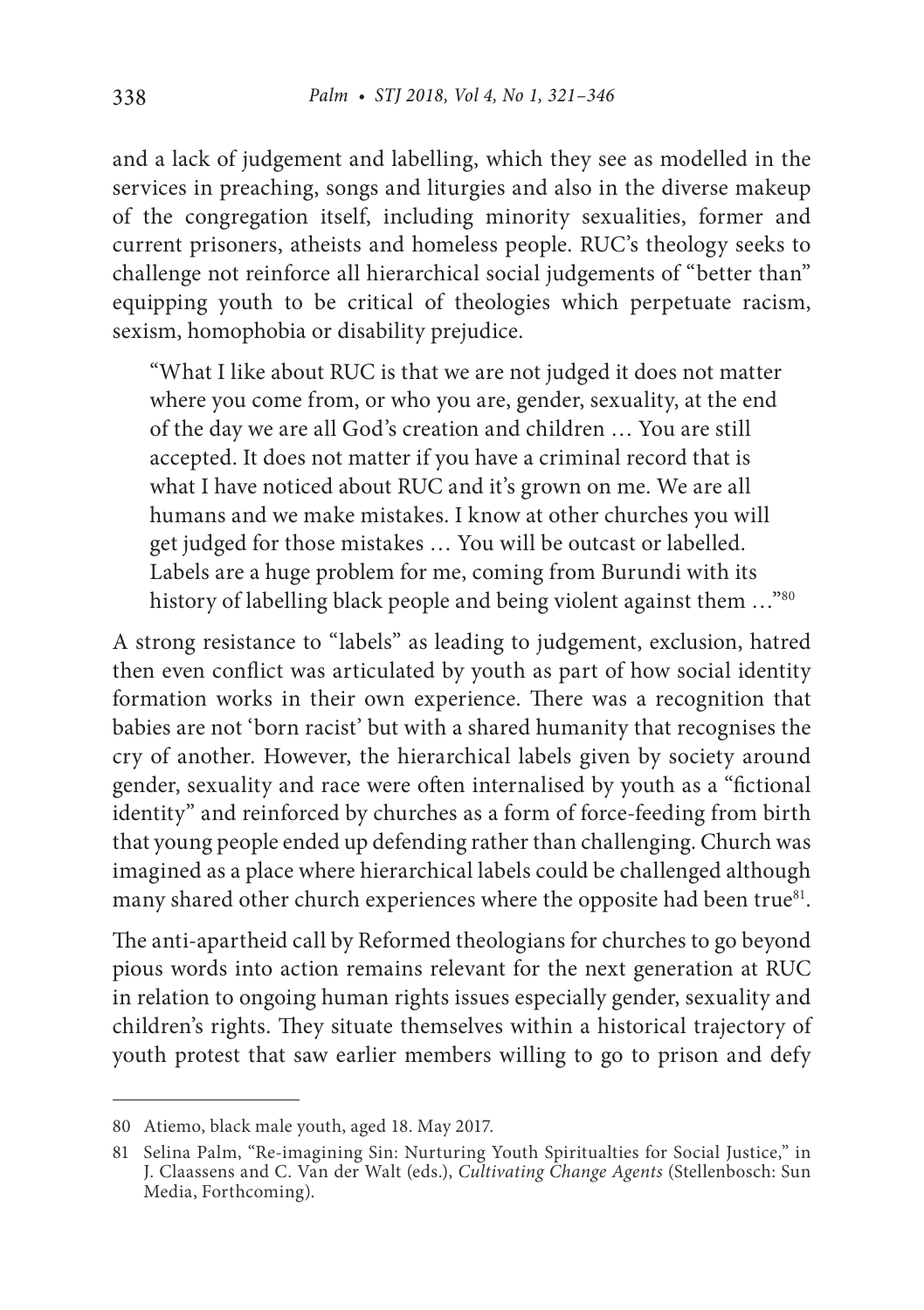injustices under apartheid.82 This suggests that the church seeks to model a lived approach of prophetic challenge for liberation and not merely one of comfort;

"RUC has 'encouraged our 'protest' voices as youth on bigger issues…. I organised a protest for children affected by war held at my school and this action also changed me. …I wanted to get people to care about something beyond their comfort zone. Our minister read out my speech in church…it was important for me to move beyond just talking about doing things to doing things"83

Another arena noted was a commitment by the church and its members to action on issues of justice. This was important to youth who distinguished between charity and the notion of taking shared responsibility for the future and seeking to make changes in the world, inspiring many of them to connect spirituality and social justice and to take action as the below quote notes;

"We are responsible to make change where you think it's due e.g. I notice that [Jane] has always been involved with [a church] project helping children who have to deal with stuff, who are homeless or on their own, you can do something about that, you are free to help out. It's not about feeling sorry, its more that the kids of today are the leaders of tomorrow, we have to raise them to be their own people, to be independent, to see the world for what it really is – to make a change and do some things better – they will be here long after we are gone. It's not about pity, it's about fixing humanity."84

Youth noted a problematic theological relationship in many churches to the body. This became particularly apparent in teenage years for girls where their behaviour and dress was policed at many churches. The desire that churches be places where their bodies are respected and affirmed was tied to theology and one young man said, "When I went to 'Church A' as

<sup>82</sup> Douglas Bax, "The witness of the Presbyterian Church of Southern Africa 1960–1990" in Mary-Anne Plaatjies-Van Huffel and Robert Vosloo (*eds*.), *Reformed Churches in South Africa and the struggle for justice*: *Remembering 1960*–*1990* (Stellenbosch: Sun Press. 2013), pp. 143–170.

<sup>83</sup> Angela, March 2017.

<sup>84</sup> Atiemo, May 2017.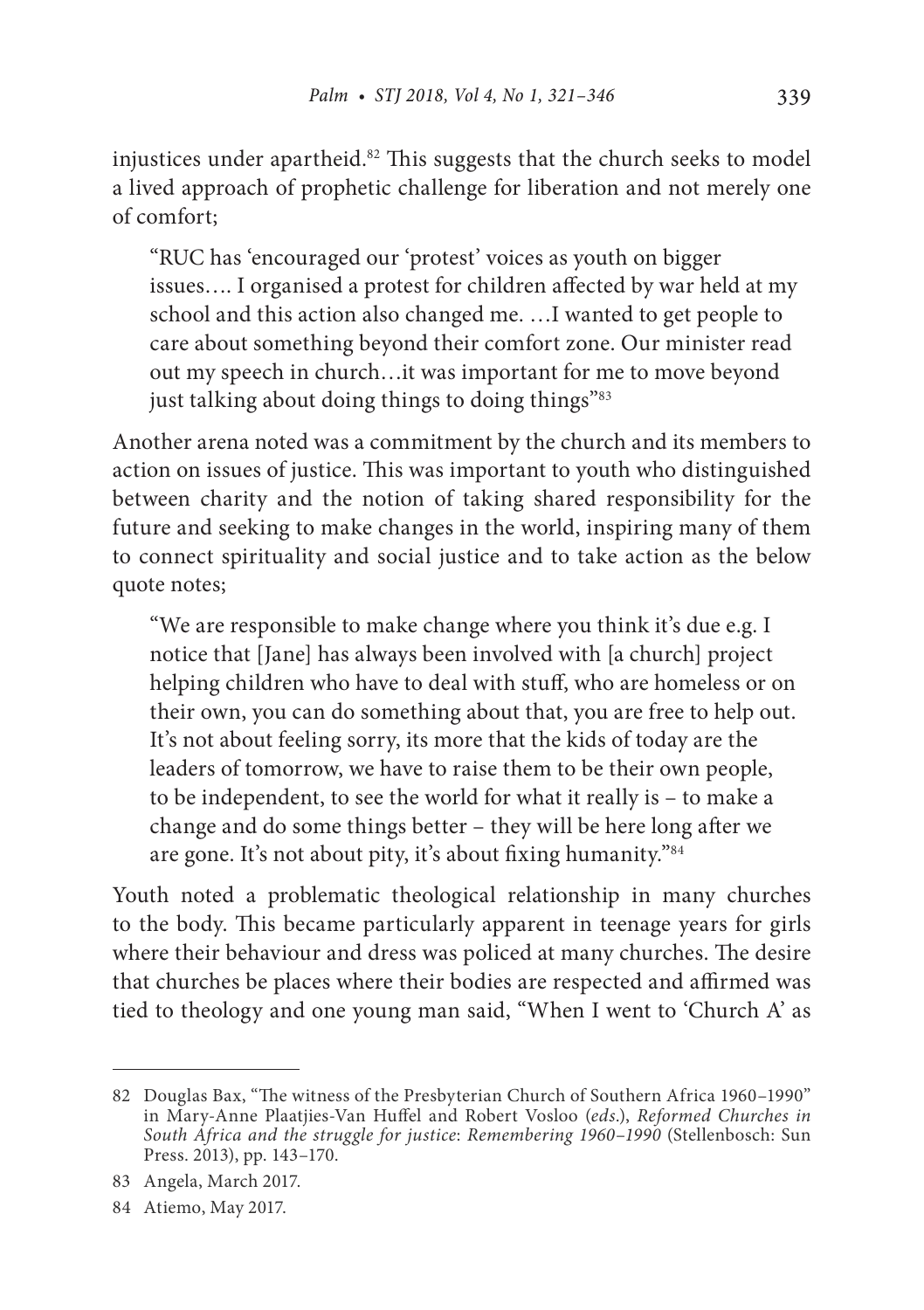a child, I was taught that our bodies don't get to go to heaven because they are too dirty, they are just vessels for the soul, they are not pure but unholy, this makes us feel bad about our bodies."

Finally, notions of power modelled within RUC were commented on positively around church decisions, gender inclusive metaphors for God, involvement of children in the liturgy and the methodology of the Holy Circus, (RUC's Sunday school alternative) where youth are contributory participants, and which also challenges social hierarchies of adults over children.

"I think the hierarchy of power needs to be stripped away in many churches. Here at RUC, the minister, when he wants to implement a plan, we have a meeting and we can talk, it's a democracy, he explains himself and we can see things from different points of view, this is helpful … it's like we are tied together on the ground and need to help each other to get back up, to work together, one person cannot get up on their own."85.

These youth voices point to themes of decentralised power, prophetic protest, social disruption, taking responsibility for change, and nonjudgemental acceptance of diversity that resonate with Van der Ven's five contours of a transformational ecclesiology for human rights and Moltmann's theological disruption of hierarchical power and activist call to churches. They help youth make connections between the treatment of others and their theologies about God.

# **7. Conclusion**

What does it mean to take seriously the call to be an "always reforming" church in relation to human rights? Moltmann's exodus church keeps faith with human rights by traveling in solidarity with those who remain crucified today into the future in radical hope. He suggests that if Christian churches are to be part of transforming the imperialisms that underpin many human rights violations, they must also challenge theological imperialisms with open circles of hospitality. This can equip congregations to offer a radical critique of dominating power and to remain prophetic

<sup>85</sup> Atiemo, May 2017,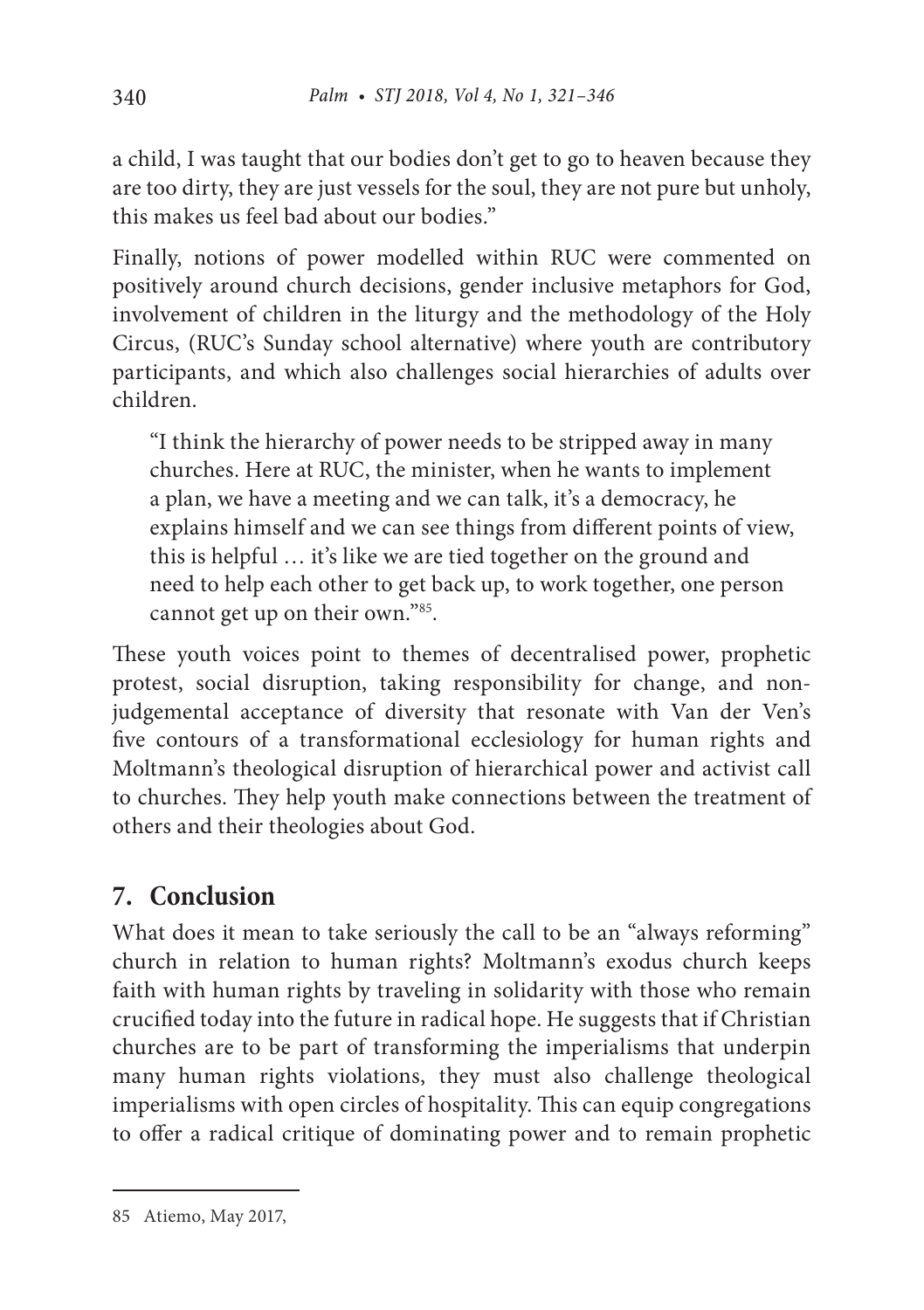and socio-politically relevant by nurturing theological webs of connection to human rights practice. Moltmann's Trinitarian hermeneutic places human rights for the rightless as a theological imperative at the heart of Christian identity and action. His critique of power-laden God images requires theology to 'disrupt' unjust patterns of abuse and domination. A Christology-for-human-rights locates the church on the margins in solidarity with crucified peoples to shape a justified community that reembeds people into just relations.

Unlike some contemporary theologians who speak dismissively of human rights, many South African theologians have engaged publicly with an embodied Trinitarian praxis in relation to building a liberating human rights culture. But it is voices of fear, pain, anger and protest, according to Moltmann, which must remain the starting point for liberating praxis for holistic human rights realisation. A solidarity Christology embraces the broken body of God as the divine protest of all pushed to the margins. It calls churches to practice relational embodiment where their own Body stands on the line with all made vulnerable to build bridges together towards a more just future. This must mobilise a concrete ethic of indignation in the new generation, with human rights abuses seen as blasphemy against the *imago dei* present in the abused. This needs connection to a hopeful moral imagination for what is possible if local congregations are to become authentic allies in the participatory task of building a people-centred human rights culture from below.

Theological work must shape and be shaped by local church settings. Emerging youth voices here raises important questions as to what churches preach and practice. Unless churches engage with broken realities as the starting point, there is a danger that contemporary voices of lament will remain excluded while angry young activists leave the church. Moltmann's hermeneutical key of the Christ-event turns all human patterns of power upside down and disrupts distorted patterns of relating. If believers' views are shaped around an image of a male violent parent God as a human rights abuser who threatens eternal torture, requires child sacrifice, picks one tribe for genocidal extermination on which the freedom of others is based, models love through passive acceptance of suffering and death, demands unquestioning respect, offers patronage and sends refugees into exile, it is unlikely that Christians will become human rights activists. They are more likely to model patterns of religiously legitimated human rights abuse.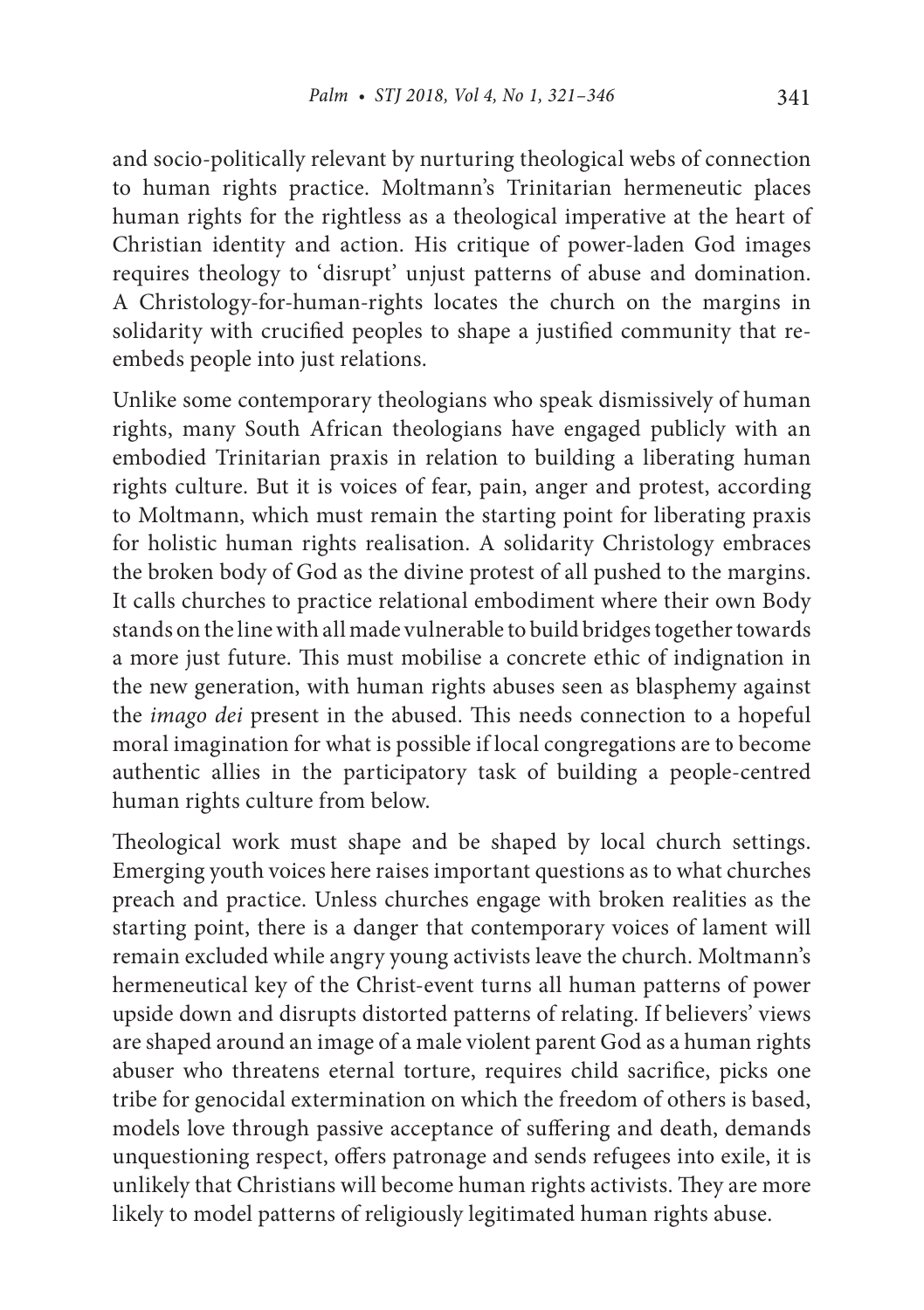I end with a set of questions. What "theses" may need to be nailed to church doors in South Africa today in relation to church complicity in human rights abuse and neglect? What might Moltmann's task of becoming human together mean if churches are to take seriously cruciform solidarity with all who suffer concrete human rights violations as an act of located witness? Can churches embody "hope-full" visions of relational freedom with God and others and find ways to pass on a prophetic history for human rights? Are human rights embraced by churches as holistic, interdependent and grounded in forms of egalitarian dignity?

Do theologies proclaimed from pulpits equip congregants to stand up for the rights of others as participation in God's missional task? Can churches take a confessing journey inwards to challenge forms of theological power that remain authoritarian? Are they willing to unlearn theological justifications for social, economic, religious and ecological hierarchies that legitimate abuses? Can political worship become re-centred on the powerless, building emancipatory ecclesial practices of table fellowship, song, story, prayer and liturgy as central to lived witness? Only in engaging these questions together can we become exodus churches for human rights.

# **Bibliography**

- Ackermann. Laurie. *Human Dignity*: *Lodestar for Equality in South Africa*. Cape Town: Juta Law, 2012.
- Ahmed, Kayum. Interview by the International Justice Resource Centre, 12th October 2012. [Online]. Available: http://vimeo.com/51933658.
- Amnesty International. "South Africa: Key Human Rights Concerns in South Africa," *Amnesty International*'*s Submission to the UN Periodic Review*. May-Jun 2012.
- Asmal, Kadar. "Democracy & Human Rights: Developing a South African Human Rights Culture". *27 New England Law Review* 278 (1992), 1–25.
- Bauckham, Richard. "Jürgen Moltmann." In *The Modern Theologians*. (*eds*) *D* Ford and R. Myers, R., (147–162. London: Blackwell Publishing, 2005.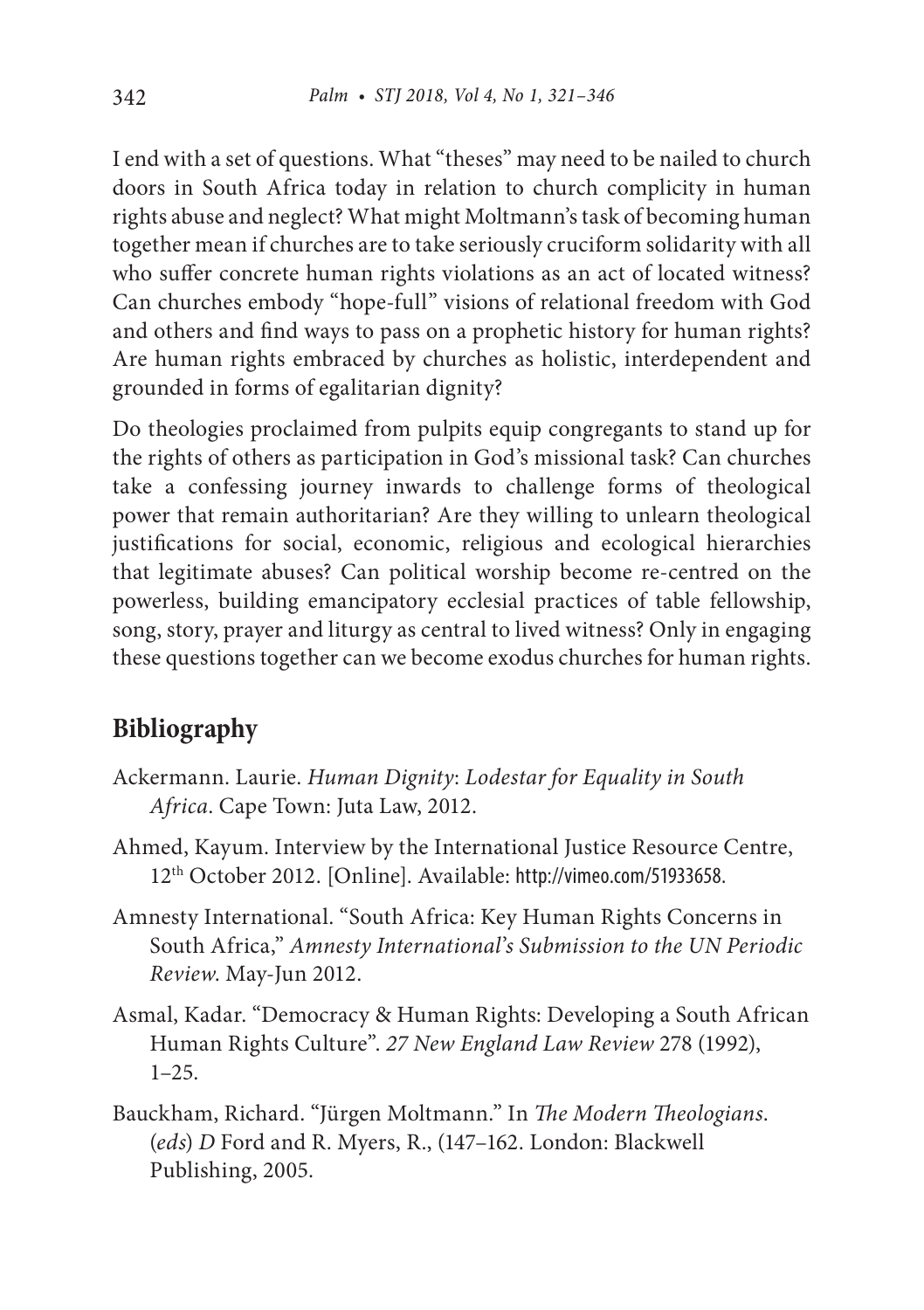- Bax, Douglas "The witness of the Presbyterian Church of Southern Africa 1960–1990" in *Reformed Churches in South Africa and the struggle for justice*: *Remembering 1960*–*1990*, ed. Mary-Anne Plaatjies-Van Huffel and Robert Vosloo. (Stellenbosch: Sun Press, 2013), 143–170.
- Boesak, Allan. "The time for pious words is over: Beyers Naudé, decision, conscience and courage in the struggle for justice." In *Reformed Churches in South Africa and the struggle for justice*: *Remembering 1960*–*1990*, ed. Mary-Anne Plaatjies-Van Huffel and Robert Vosloo 213–225. Stellenbosch: Sun Press, 2013.
- Cox, Larry "Human rights must get religion". 14th April 2014. Open Democracy. [Online]. Available: https://www.opendemocracy.net/ openglobalrights/larry-cox/human-rights-must-get-religion
- De Sousa Santos, Boaventura. *If God were a Human Rights Activist*. Stanford: Stanford University Press, 2015.
- Dubow, Saul. *The South African Struggle for Human Rights*. Cape Town: Jacana Press, 2012.
- Liebenberg, Sandra. *Human Development and Human Rights*: *South African Country Study*. Cape Town: Oxford University Press, 2000.
- Green, Chris. "The Crucified God and the Groaning Spirit: Towards a Pentecostal theology of the Cross in conversation with Jürgen Moltmann". *Journal of Pentecostal Theology* 19 (2010): 127–142.
- Hogan, Linda. *Keeping Faith with Human Rights*. Washington DC: Georgetown University Press, 2015.
- Kȁrkkȁinen. Veli-Matti, *Pneumatology*. *The Holy Spirit in ecumenical contextual and international perspective*. Grand Rapids: Baker Academic, 2002.
- Koopman, Nico. "Some Theological and Anthropological Perspectives on Human Dignity and Human Rights." *Scriptura 95* (2007): 177–188.
- Koopman, Nico. "Trinitarian Anthropology, Ubuntu and Human Rights." In *Building a human rights culture*: *Swedish* & *South African Perspectives* (eds.) by Karin Sporre and Russell Botman. Falun: Hogskolan Dalarna, 2003).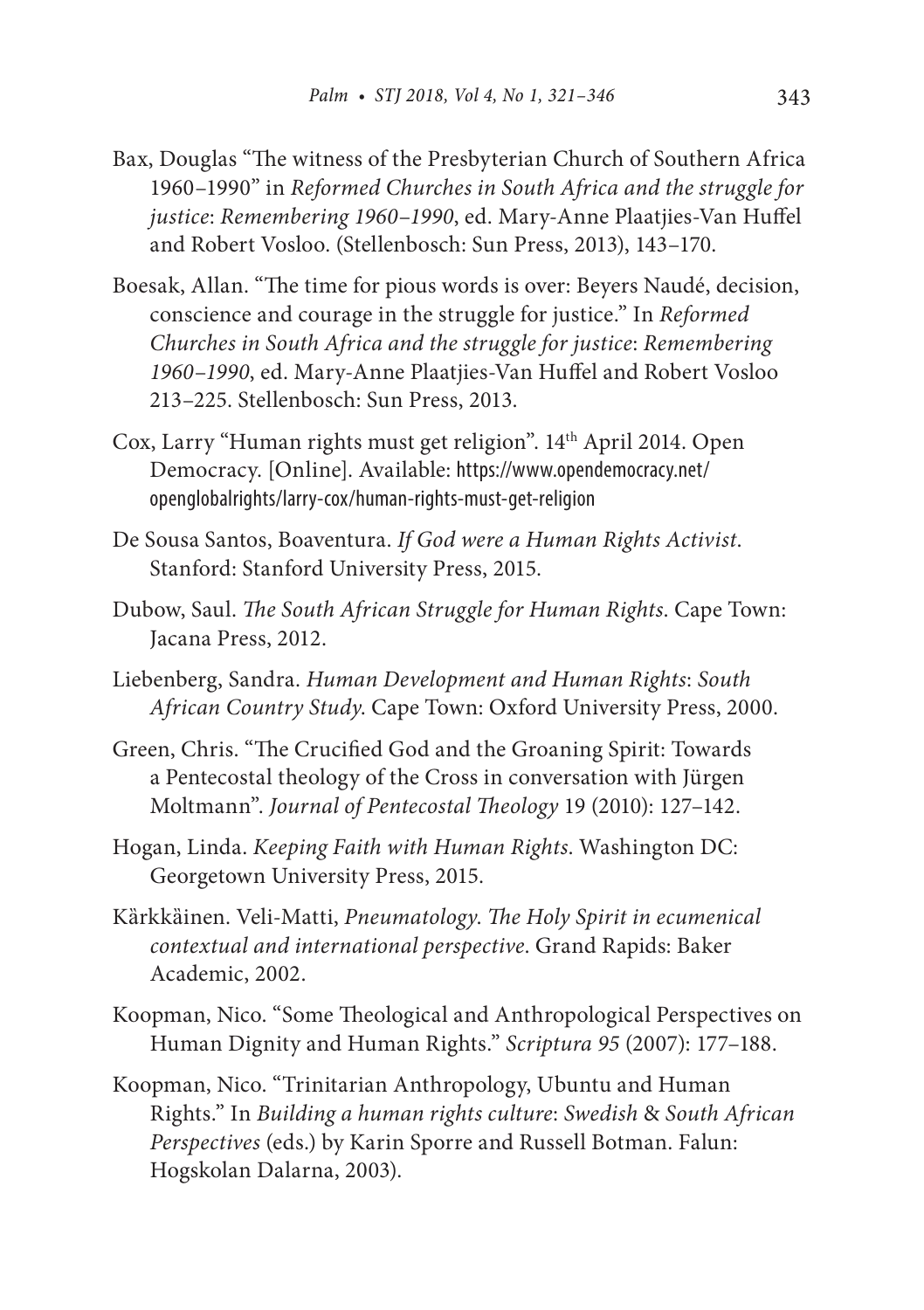- Koopman, Nico. "Theology and the building of civilising democracy in South Africa." In *NGTT* 553 & 4 (2014): 625–639.
- Koopman, N, and Smit, D. 2007. "Public witness in the economic sphere? On human dignity as a theological perspective." In *Christians in Public*: *Aims*, *Methodologies and Issues in Public Theology*, (ed.) Hansen, L., *269*–*280*. Stellenbosch. Sun Press.
- Lorenzen, Thorwald. "Freedom from Fear, Human Rights and Christian Faith." *Pacifica 19* (2006) 193–212.
- Landman, Christina "Women Embodying Public Theology" In *Christians in Public*: *Aims*, *Methodologies and Issues in Public Theology*, (ed.) Len Hansen, 201–208. Stellenbosch. Sun Press, 2007.
- McDougall, Joy. "The Return of Trinitarian Praxis: Moltmann on the Trinity and Christian life." *The Journal of Religion* 83(2) (2003):177– 203.
- Moltmann, Jürgen. "The Original Paper: The Theological Basis of Human Rights and of the Liberation of Human Beings". In *A Christian Declaration on Human Rights*. *Theological studies of the World Alliance of Reformed Churches*, edited by Allan Miller. Grand Rapids: William B Eerdmans, 1977.
- Moltmann, Jürgen and Moltmann-Wendell, Elizabeth. "Becoming human in new community." In *Humanity in God*. 109–126. London: SCM Press, 1983.
- Moltmann, Jürgen. *The Power of the Powerless*: *The Word of Liberation for Today*. London: SCM Press, 1983.
- Moltmann, Jürgen. "God with the Human Face." In *Humanity in God*, eds. Jürgen Moltmann and Elizabeth Moltmann-Wendel, 58. London: SCM Press, 1983.
- Moltmann, Jürgen. "A Definitive Study Paper: A Christian Declaration on Human Rights." In *A Christian Declaration on Human Rights*. *Theological Studies of the World Alliance of Reformed Churches*, edited by Allan Miller, 129–143. Grand Rapids: W. B Eerdmans, 1977.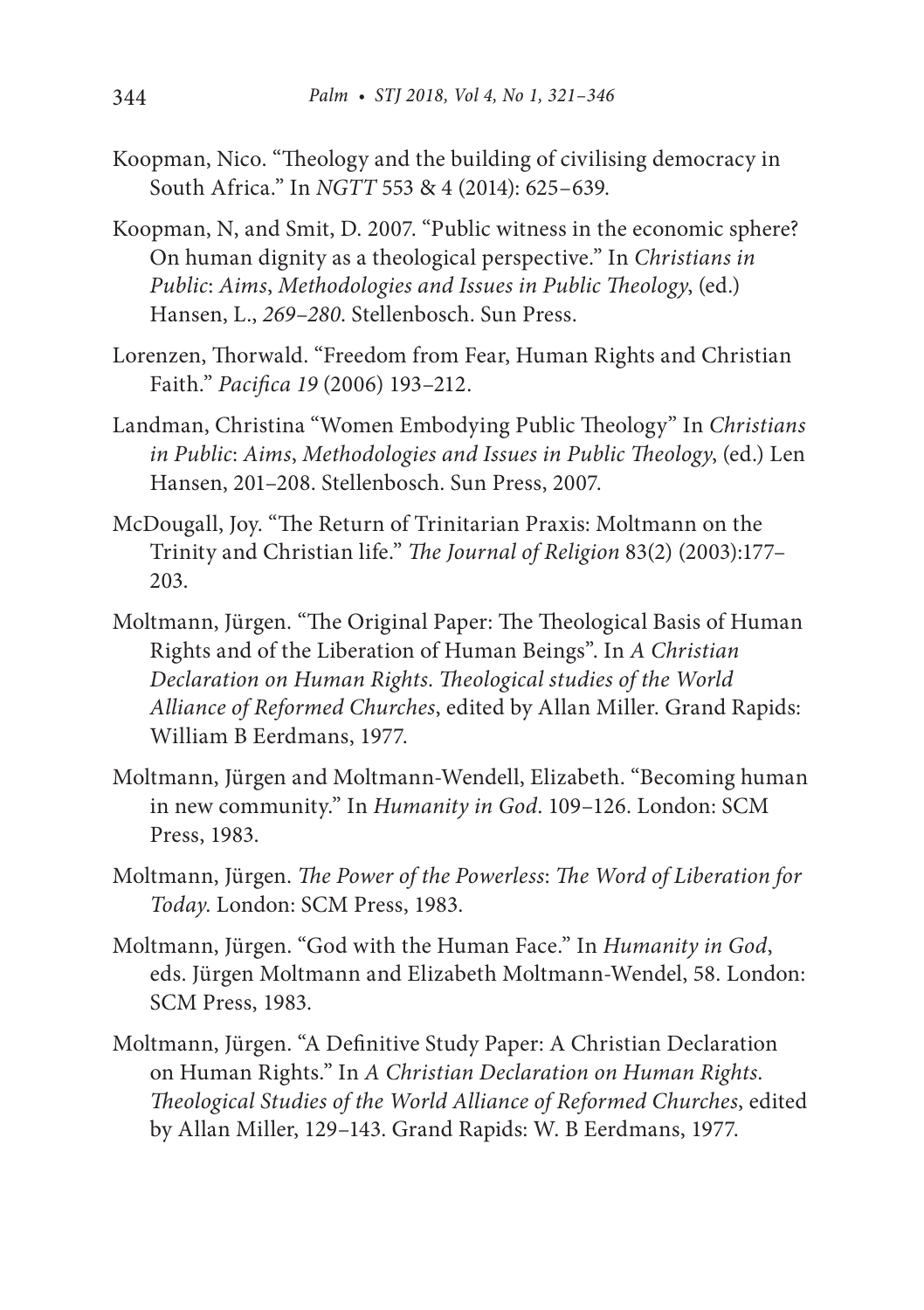- Newlands, George. "Human Rights, Divine Transcendence" In *Public Theology for the Twenty first century*: *Essays in honour of Duncan Forrester*, edited by W Storrer and A Morton. London: T&T Clark, 2004.
- Newlands, George. *Christ and Human Rights*: *The Transformative Engagement*. Minneapolis: Ashgate, 2006.
- Paeth, Scott. *Exodus Church and Civil Society*: *Public Theology and Social Theory in the work of Jürgen Moltmann*. Farnham: Ashgate Press, 2008.
- Palm, Selina. "Reimagining the Human? The role of the churches in building a liberatory human rights culture in South Africa today". Unpublished PhD Dissertation. 2016. [Online]. Available: http:// researchspace.ukzn.ac.za/handle/10413/13037
- Palm, Selina. "Church outrage against smacking aids violence against South Africa's children". *The Conversation*. [Online]. Available: https:// theconversation.com/church-outrage-over-spanking-ban-aids-violence-against-southafricas-children-88098. [Accessed: 14 Jan 2018].
- Palm, Selina. "Re-imagining Sin: Nurturing Youth Spiritualities for Social Justice". In *Cultivating Change Agents*, edited by J Claassens & C Van der Walt. Stellenbosch: Sun Media, 2018.
- Regan, Ethne. *Theology and the Boundary Discourse of Human Rights*. Washington DC: Georgetown University Press, 2010.
- Rule, Steven and Mncwango, Benjamin. "Christianity in South Africa: Theory and Practice". In *South African Social Attitudes*: *2*nd *report*. *Reflections on the Age of Hope*. Edited by B Roberts, M Kivilu and Y Davies, 185–198. Cape Town: HSRC Press, 2010.
- Turner, Brian. *Vulnerability and Human Rights*. Philadelphia: Pennsylvania University Press, 2006.
- Tutu, Desmond. "To be human is to be free." In *Christianity and Human Rights*: *An Introduction*, eds. John Witte and Frank Alexander, 1–6. Cambridge: Cambridge University Press, 2010.